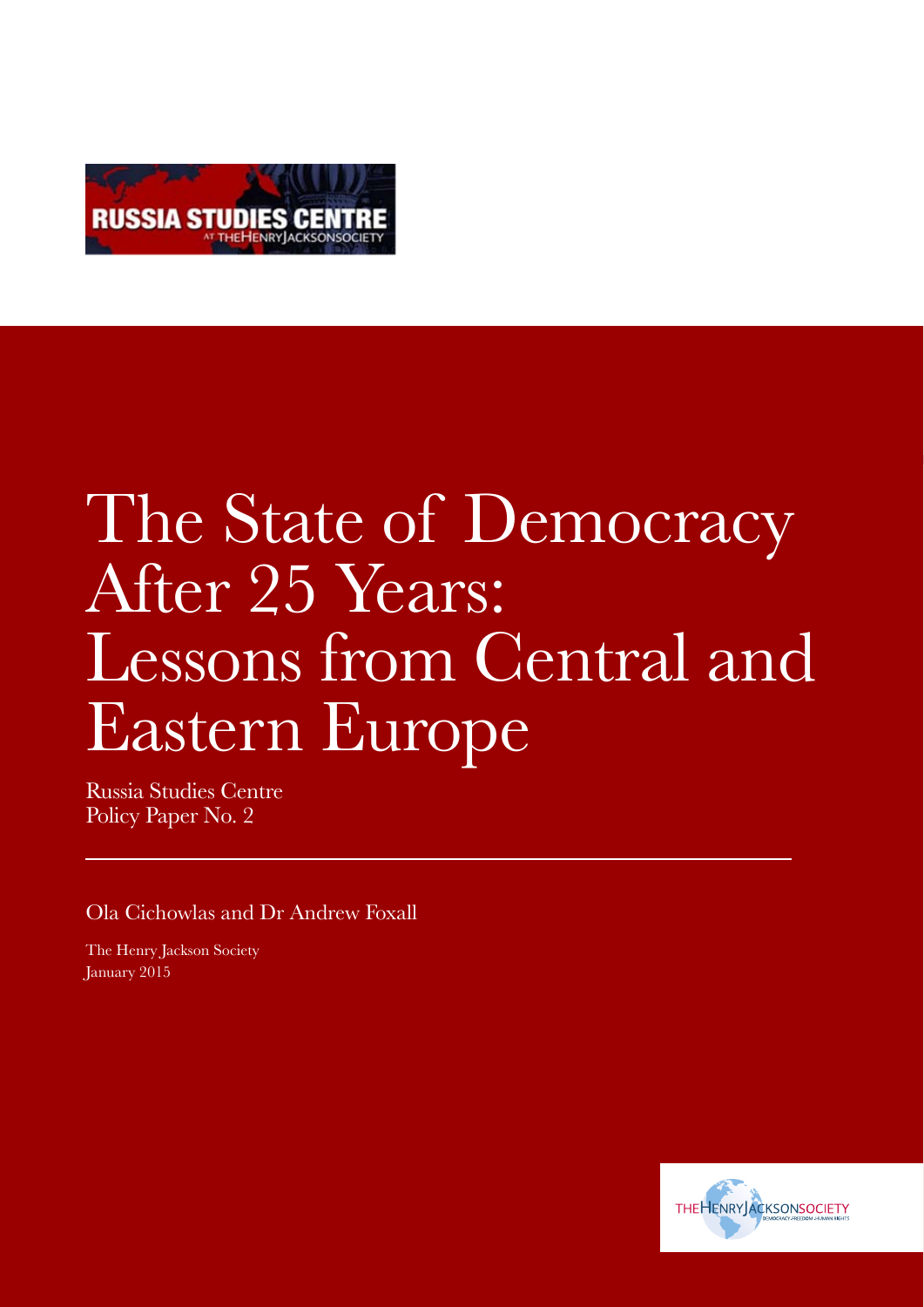### **Summary**

- While formal democratic standards are high in Central and Eastern Europe, many of the underpinnings that define a functioning democracy have regressed over recent years, in particular following the global financial crisis.
- There exist a number of threats to democracy in Central and Eastern Europe: corruption is on the rise, as business interests are prioritised over political integrity; courts have grown close to ruling elites; anti-corruption efforts have become politicised; and, populism and nationalism have entered the political mainstream.
- Since the mid-2000s, political parties in Central and Eastern Europe have developed questionable relationships with authoritarian regimes, including Vladimir Putin's revisionist Russia. This undermines not only the region's democratic standards, but also threatens European solidarity and defies the fundamental values of the European Union.
- Although political elites in Central and Eastern Europe are rolling back on democracy, ordinary citizens are not willing to give up their hard-fought post-1989 gains. In 2014, protests swept through the region as citizens voiced discontent with the direction that their countries are heading.
- x 25 years after the fall of the Berlin Wall, the European Union should reinforce its commitment to nurturing democracy in its eastern fringes through effective law enforcement, improved dialogue and existing institutions.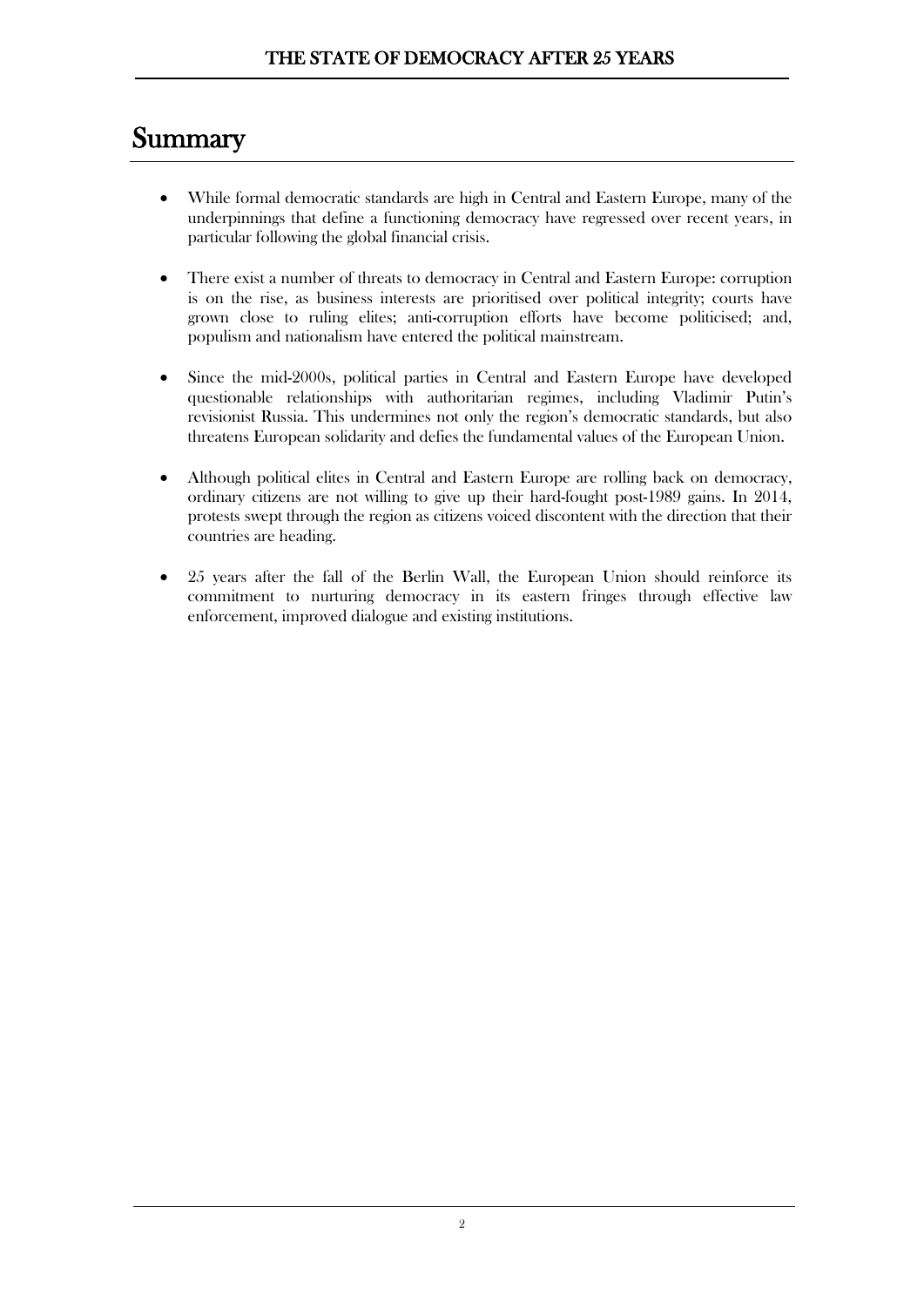# 1. Introduction

The past 25 years have seen a dramatic transition in Central and Eastern Europe, resulting in the fall of communism and the adoption of market-oriented democracy – a process that has frequently been described as a 'return to Europe'. Reformist politicians throughout the region have sought to implement radical reforms that would put the former Eastern Bloc on the path to becoming Western-style liberal democracies and to integrate their countries into the European Union (EU). Following the fall of the Berlin Wall, many in the West feared that Central and Eastern Europe would slip towards authoritarianism; instead, it became the most successful democratising region in the post-Cold War world.

However, since the global financial crisis, a split has emerged in post-communist Europe. Crudely, the division line runs between North and South. Poland and the Baltic states have established themselves as the most avid believers in the European idea and most loyal to their 1989 aspirations. Meanwhile, Hungary, the Czech Republic, Slovakia, and the Balkans have drifted from European liberalism, increased their state powers, and developed ambiguous loyalties with authoritarian regimes – including Vladimir Putin's Russia. In recent years, commentators have started to view the future of this second group of countries in darker terms, seeing the onset of a 'democratic backslide'.

This paper focuses on the part of Central and Eastern Europe that is increasingly facing a democratic recession, specifically on four countries: Hungary, Slovakia, the Czech Republic, and Romania. It explores media freedom, corruption, geopolitical orientations, and nationalism and populism, and seeks to understand the state of democracy in these countries. What are the main drivers behind this 'recession'? What role have outsiders, such as the EU and Russia, played? Can other countries learn from their experiences?

# 2. Different Historical Experiences

Moscow's puppet communist regimes in Eastern Europe, established after 1945, ranged from Budapest's softer regime – branded as 'Goulash Communism' – to Bucharest under Romanian dictator Nicolae Ceauşescu. Because of this, each former Eastern Bloc country has a different experience of the late communist period and its own 1989 revolution. Some had stronger dissident movements – such as Czechoslovakia's 'Charter 77' initiative, whose leaders included Václav Havel - while others were less prepared for change.<sup>[1](#page-2-0)</sup> 1989 was largely bloodless across the region; Romania was the exception, as over a thousand people were killed in the wake of the revolution – which resulted in the execution of Ceausescu and his wife, Elena.

Slovakia, the Czech Republic, Hungary, and Romania had different experiences of postcommunist transition in the 1990s. Each initially suffered high inflation and a major recession; but the scale of output losses and the time taken for growth to occur and inflation to be brought under

<span id="page-2-0"></span><sup>&</sup>lt;sup>1</sup> See, for example: Beissinger, M. and Stephen Kotkin, eds, *Historical Legacies of Communism in Russia and Eastern Europe* (Cambridge: Cambridge University Press, 2014).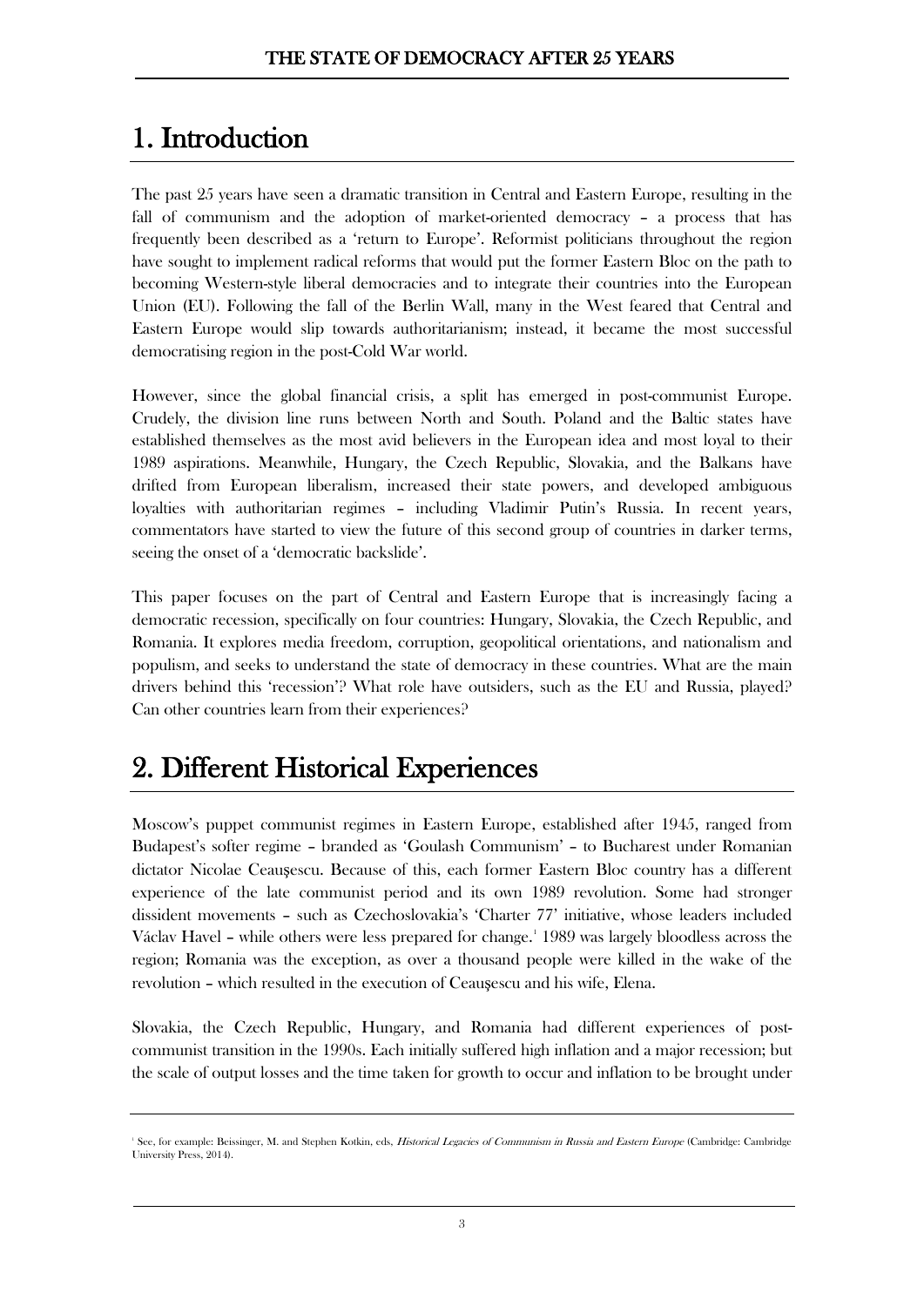control varied.<sup>[2](#page-3-0)</sup> By the mid-1990s, growth was established, and, as a concrete indicator of progress, the Czech Republic joined the Organisation for Economic Co-operation and Development (OECD) in 1995, followed by Hungary in 1996. At the same time, the leadership in these countries began to look at membership of the EU as a long-term goal; Hungary applied for EU membership in 1994, followed closely by Romania and Slovakia in 1995, and the Czech Republic in 1996. Though these countries were vulnerable – because of their nascent financial systems and market institutions – to the economic crises of the late 1990s, they adopted shocktherapeutic policies that provided the foundation for future economic growth.<sup>3</sup>

Despite the different paths of transition during the 1990s, the countries of Central and Eastern Europe began to converge, from the early 2000s.<sup>[4](#page-3-2)</sup> Rapid growth, spurred by the benign global environment, saw GDP increase – on average – by 4.5% in all four countries, between 2000 and 2005. As the region moved closer to Western Europe in its economic profile, it concreted its desire to align itself with Western Europe politically: in 2004, the Czech Republic, Hungary, and Slovakia joined the EU, followed by Romania in 2007. In line with their countries' 1989 aspirations, the governments of the four states accepted significant adjustments to their domestic and foreign policies, in order to join the European community.

The global recession of the mid-to-late 2000s, however, initiated a rollback on the democratic progress made by the four countries. In 2009, GDP decreased by 6.8% in Romania and Hungary, 4.9% in Slovakia and 4.5% in the Czech Republic. In response, governments embarked on significant domestic consolidation, in an effort to restore fiscal stability, and introduced populist policies, to appease voters. These economic measures succeeded in halting recession,<sup>[5](#page-3-3)</sup> and, since 2009, GDP growth has returned – averaging 1.2% across the four countries, between 2010 and 2013. The financial crisis shifted Central and Eastern Europe's focus from nurturing democracy to prioritising business interests.

Today, the countries' economies have recovered, but democratic transition has halted and there are real dangers that it will reverse.

# 3. Main Trends

If the first two decades post-1989 demonstrated the lengths to which Central and Eastern Europe was willing to go to join Europe, then the five years since have been accompanied by an active effort, by political establishments, to halt – and, in some cases, reverse – progress towards Western standards of democracy. As power becomes concentrated in the hands of a few wealthy individuals who have political influence and who are extending their control to media outlets, are supporting populism, and are aligning their countries with authoritarian regimes, many fear that this part of Central and Eastern Europe is jeopardising its hard-fought development.

<span id="page-3-0"></span><sup>&</sup>lt;sup>2</sup> Blanchard, O., *The Economics of Post-Communist Transition* (Oxford: Clarendon Press, 1997).

Atoyan, R., Bikas Joshi, Krzysztof Krogulski, James Roaf, and an IMF staff team, '25 Years of Transition: Post-Communist Europe and the IMF' (International Monetary Fund, 2014), available at: [http://www.imf.org/external/pubs/ft/reo/2014/eur/eng/pdf/erei\\_sr\\_102414.pdf.](http://www.imf.org/external/pubs/ft/reo/2014/eur/eng/pdf/erei_sr_102414.pdf)

<span id="page-3-2"></span><span id="page-3-1"></span>Åslund, A., How Capitalism Was Built: The Transformation of Central and Eastern Europe, Russia, and Central Asia (New York: Cambridge University Press, 2007).

<span id="page-3-3"></span><sup>&</sup>lt;sup>5</sup> Bakker, B. and Christoph Klingen, eds, *How Emerging Europe Came Through the 2008/09 Crisis* (Washington: IMF, 2012)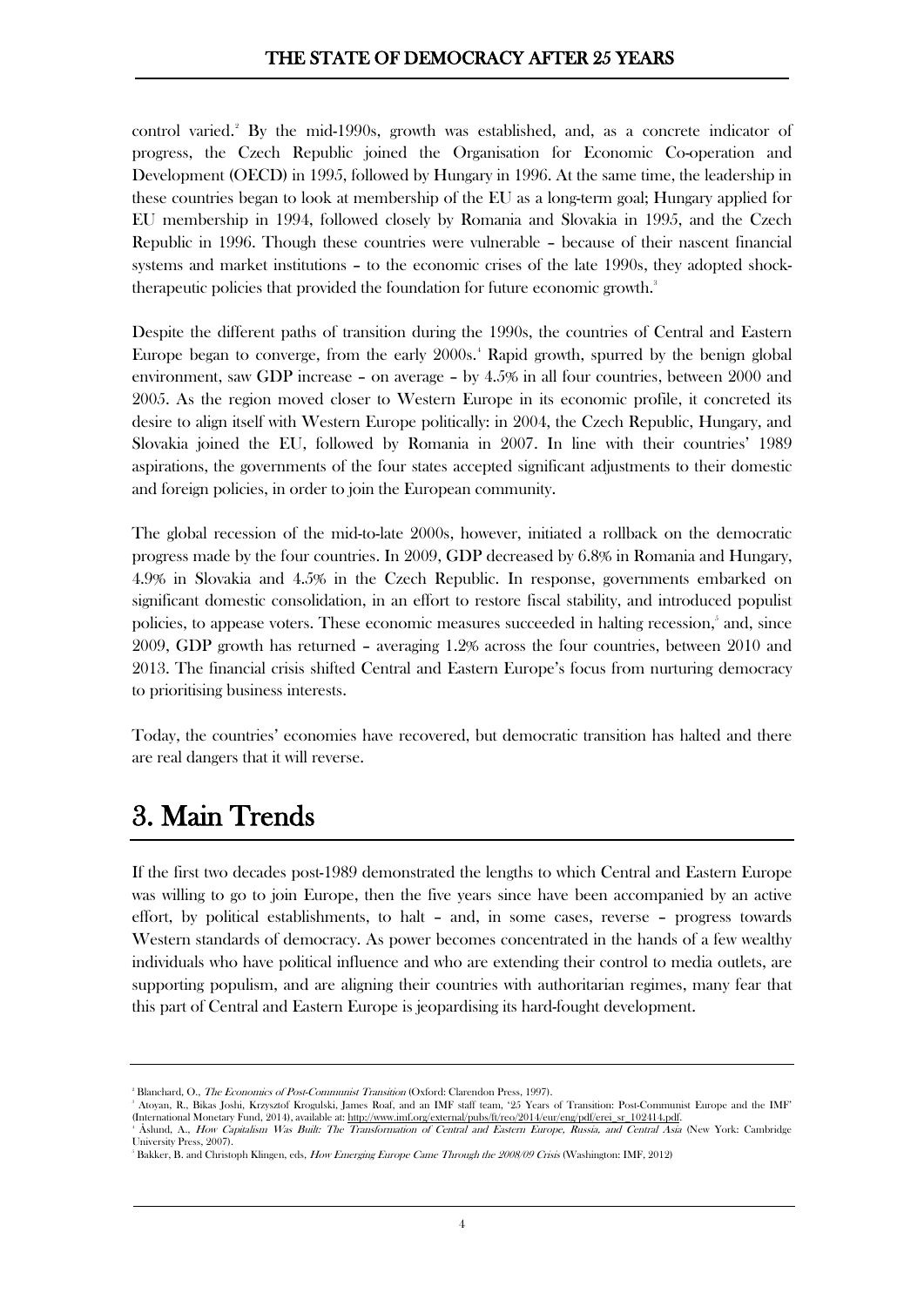### 3.1 Attacks on Democracy

To most observers, Central and Eastern European democracies have looked stable for at least the last 15 years, scoring well on most international indices of governance and reform (albeit, with a clear lag behind the established democracies of Western Europe). The recent mutation of Central and Eastern European leaders, turning from pro-Western democrats to Eurosceptic nationalists, however, is a turning point in this transition. Nowhere is this truer than in Hungary.

Since his coalition's decisive electoral victory in 2010, Prime Minister Viktor Orban – leader of the Alliance of Young Democrats–Hungarian Civic Union (Fidesz) Party – has used his coalition's two-thirds parliamentary majority to push through over 600 new laws that point to an increasingly authoritarian model of governance. Orban has politicised the judiciary; bent election rules to his advantage; placed restrictions on independent media and foreign-funded non-governmental organisations (NGOs); and overseen a number of amendments to the Constitution.<sup>[6](#page-4-0)</sup> Over the last four years, Hungary has gone from being a very pro-European country to one of Europe's most Eurosceptic states,<sup>7</sup> as Orban has encouraged citizens to doubt Brussels.<sup>[8](#page-4-2)</sup>

Miloš Zeman, the Czech President, is no Orban; but, under his leadership, Czech democracy is increasingly under threat. Although Czech political institutions have, so far, made it difficult for any one group to concentrate sufficient power to rewrite constitutional rules overnight, domestic critics argue that Zeman is initiating a 'Putinisation' of Czech politics similar to developments in Hungary and elsewhere in Central and Eastern European.<sup>[9](#page-4-3)</sup> One of the impacts of this 'Putinisation' has been to stoke public discontent and increase the popularity of anti-establishment forces, including parties actively undermining democracy.<sup>[10](#page-4-4)</sup>

The emergence of Akce nespokojených občanů (Action of Dissatisfied Citizens, or ANO), a political party set up by Andrej Babiš (the Czech Republic's second-richest man and the fifth-most powerful billionaire in the world), $\frac{1}{n}$  is a case in point. Founded in 20[11](#page-4-5), ANO has won support under a banner of anti-corruption and anti-politics. Following the collapse of Prime Minister Petr Nečas' government in 2013, ANO formed a coalition government in early 2014, with Babiš assuming office as Deputy Prime Minister and Finance Minister. But Babiš and his fortune (worth an estimated \$2.4 billion) are shrouded in controversy; in his role as Finance Minister, Babiš controls the distribution of his country's EU subsidies, and Babiš' companies allegedly receive a significant portion of those subsidies ( $\epsilon$ 2.6 billion in 2013).<sup>[12](#page-4-6)</sup> So frequently are comparisons drawn between Babiš and the controversial former Italian Prime Minister, Silvio Berlusconi, that the nickname 'Babisconi' has been coined by the Czech press.<sup>[13](#page-4-7)</sup>

<span id="page-4-0"></span><sup>&</sup>lt;sup>6</sup> Bond, I. and Agata Gostyńska, 'Hungary and the Wes[t:](http://www.cer.org.uk/insights/hungary-and-west-we-need-talk-about-viktor) We need to talk about Viktor', *Centre for European Reform*, 26 November 2014, available at: [http://www.cer.org.uk/insights/hungary-and-west-we-need-talk-about-viktor.](http://www.cer.org.uk/insights/hungary-and-west-we-need-talk-about-viktor)

<span id="page-4-2"></span><span id="page-4-1"></span>[<sup>&#</sup>x27;Euroszkepticizmus Magyarországon és Európában / Euroskepticism in Hungary and Europe',](http://eupoll.tumblr.com/post/82785566754/euroszkepticizmus-magyarorszagon-es-europaban) EUPOLL, 15 April 2014, available a[t:](http://eupoll.tumblr.com/post/82785566754/euroszkepticizmus-magyarorszagon-es-europaban) [http://eupoll.tumblr.com/post/82785566754/euroszkepticizmus-magyarorszagon-es-europaban.](http://eupoll.tumblr.com/post/82785566754/euroszkepticizmus-magyarorszagon-es-europaban) <sup>8</sup> Tóth, C., 'Guest post: Viktor Orban's own brand of euroscepticism', *The Financial Times*, 19 May 2014, available at: [http://blogs.ft.com/beyond](http://blogs.ft.com/beyond-brics/2014/05/19/guest-post-viktor-orbans-own-brand-of-euroscepticism/)[brics/2014/05/19/guest-post-viktor-orbans-own-brand-of-euroscepticism/.](http://blogs.ft.com/beyond-brics/2014/05/19/guest-post-viktor-orbans-own-brand-of-euroscepticism/)

<span id="page-4-3"></span><sup>&</sup>lt;sup>9</sup> Müller, K., 'Putinizaci české politiky brání Unie'*, Lidové noviny*, 16 July 2013, available at: <u>http://karelmuller.eu/?p=122</u>.

<span id="page-4-4"></span><sup>&</sup>lt;sup>10</sup> 'Czech democracy: the wheel turns full circle', Dr Sean's Diary, 27 November 2014, available at: [http://drseansdiary.wordpress.com/2014/11/27/czech](http://drseansdiary.wordpress.com/2014/11/27/czech-democracy-25-years-on-the-wheel-turns-full-circle/)[democracy-25-years-on-the-wheel-turns-full-circle/.](http://drseansdiary.wordpress.com/2014/11/27/czech-democracy-25-years-on-the-wheel-turns-full-circle/)

<span id="page-4-5"></span><sup>11</sup> 'Global Billionaires Political Power Index', Brookings, 15 September 2014.

<span id="page-4-6"></span><sup>&</sup>lt;sup>12</sup> 'Sobotka: Nejčistší by bylo, kdyby Babiš přestal podnikat<sup>'</sup>, Ceska Noviny, 28 March 2014, available at: [http://www.ceskenoviny.cz/zpravy/sobotka](http://www.ceskenoviny.cz/zpravy/sobotka-nejcistsi-by-bylo-kdyby-babis-prestal-podnikat/1060703)[nejcistsi-by-bylo-kdyby-babis-prestal-podnikat/1060703](http://www.ceskenoviny.cz/zpravy/sobotka-nejcistsi-by-bylo-kdyby-babis-prestal-podnikat/1060703)

<span id="page-4-7"></span>Terry, C., 'The rise of "Babisconi"', Electoral Reform Society, 30 October 2013, available at: [http://www.electoral-reform.org.uk/blog/the-rise-of](http://www.electoral-reform.org.uk/blog/the-rise-of-babisconi)[babisconi.](http://www.electoral-reform.org.uk/blog/the-rise-of-babisconi)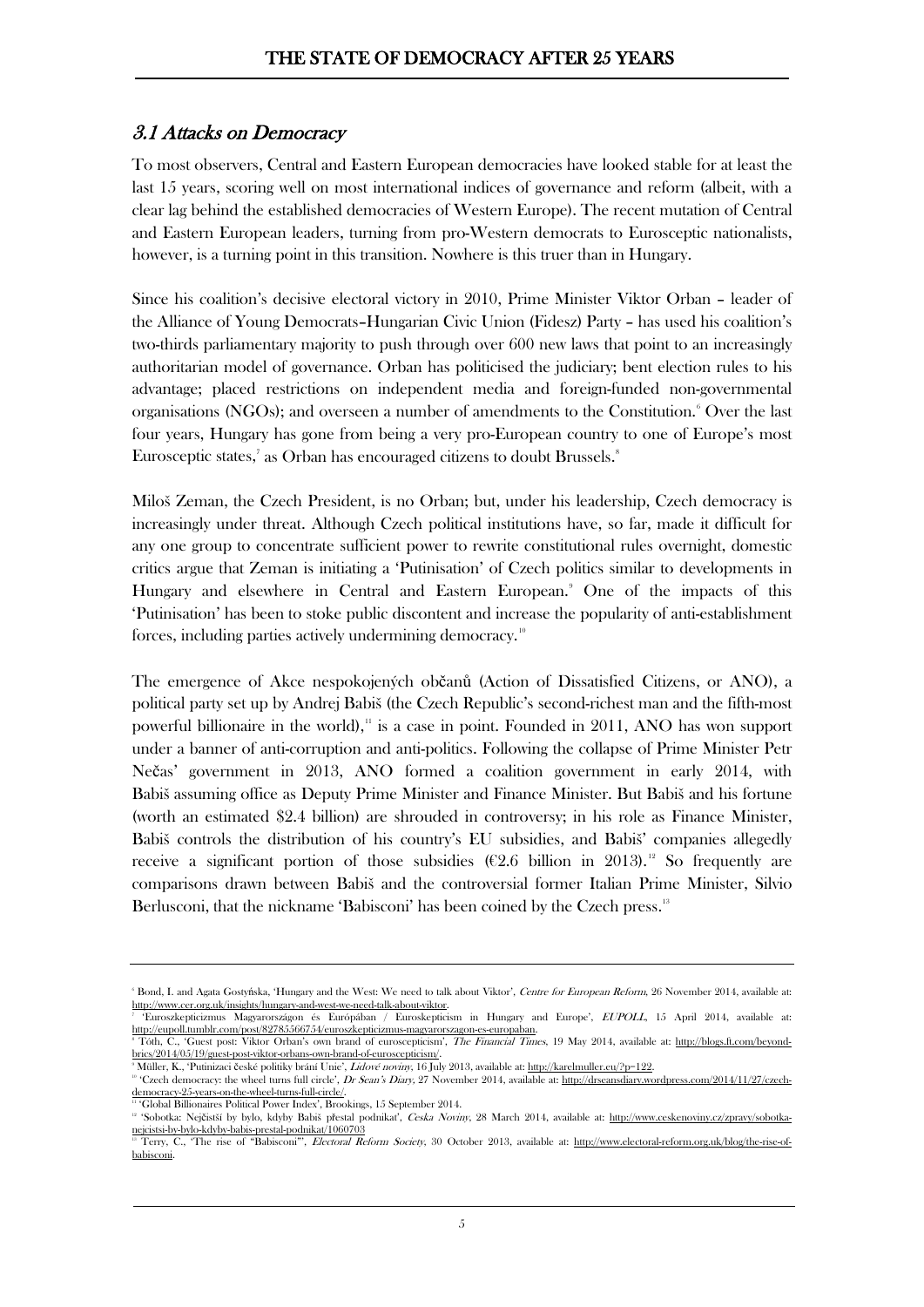Neighbouring Slovakia has not been immune from similar problems, where Prime Minister Robert Fico has also harnessed the reactionary attitude of post-crisis Europe.<sup>[14](#page-5-0)</sup> Fico was able to engineer the 2011 downfall of the previous centre-right government by withholding and then delivering votes from his Smer–sociálna demokracia (Direction–Social Democracy, hereafter Smer) party on EU measures to combat the Eurozone crisis. In the following election, Fico won a majority in parliament. At the same time, the opposition was boxed out of political decisionmaking, and appointments in the judiciary became increasingly politicised. Although Fico was defeated in his country's 2014 presidential election, his campaign centred on falsely accusing his opponent – Andrej Kiska – of being a member of the Church of Scientology[.15](#page-5-1)

In Romania, meanwhile, the transition to democracy has been marred by the abuse of power by national and regional officials. In 2012, Romanian Prime Minister Victor Ponta attempted a coup, by overturning established procedures and stripping away constitutional checks and balances, in an effort to unseat his country's president, Traian Băsescu. In July of that year, he issued emergency decrees suspending the Constitutional Court's right of veto in impeachment proceedings and arranged for the Romanian parliament to vote against the President in an unconstitutional 'no confidence' motion, leading to the President's suspension from office.[16](#page-5-2) Press reports suggested that Ponta supporters wanted Băsescu removed so as to allow attempts at judicial reform to be abandoned and trials against corruption to be delayed.<sup>[17](#page-5-3)</sup>

Though he failed in that particular endeavour, Ponta (leader of the formerly communist Social Democratic Party) continues to intimidate his critics and undermine democratic institutions. He seeks to shield his party members from criminal investigation – by extending the immunity of parliamentarians, through the enactment of a new criminal code – and undermines judicial independence, by publicly condemning decisions.<sup>[18](#page-5-4)</sup> In his country's  $2014$  presidential elections, Ponta first oversaw the distribution of an insufficient number of voting sections and ballot boxes in European cities to cater for the Romanian diaspora, and then refused to supply any more resources after the election went to a run-off.

### 3.2 Attacks on Media

Across Central and Eastern Europe, local oligarchs and investment groups – some directly connected to their country's political leadership – are taking newspapers and other media companies under their control, prompting deep concerns about press freedom.<sup>19</sup>

In Hungary, Prime Minister Viktor Orban has staged an autocratic crackdown on the nation's press,<sup>[20](#page-5-6)</sup> which Freedom House now ranks as only 'partly free'.<sup>[21](#page-5-1)</sup> Beyond the outright state

<span id="page-5-0"></span><sup>&</sup>lt;sup>14</sup> Csaky, Z. and Sylvana Kolaczkowska, 'The state of Europe's democracy 25 years after the Wall', EU Observer, 05 November 2014, available a[t:](http://euobserver.com/opinion/126383) [http://euobserver.com/opinion/126383.](http://euobserver.com/opinion/126383)

<span id="page-5-2"></span><span id="page-5-1"></span><sup>&</sup>lt;sup>1</sup>Slovakia: A new President', *The Economis*t, 19 June 2014, available at: http://www.economist.com/blogs/easternapproaches/2014/06/slovakia Tismaneanu, V., 'Democracy on the Brink: A Coup Attempt Fails in Romania', World Affairs Journal, January/February 2013, available a[t:](http://www.worldaffairsjournal.org/article/democracy-brink-coup-attempt-fails-romania) [http://www.worldaffairsjournal.org/article/democracy-brink-coup-attempt-fails-romania.](http://www.worldaffairsjournal.org/article/democracy-brink-coup-attempt-fails-romania)

<span id="page-5-3"></span>See: Verseck, K., 'Basescu-Absetzung in Rumänien: Mit dem Präsidenten kippt auch der Rechtsstaat', Der Spiegel, 29 July 2014, available a[t:](http://www.spiegel.de/politik/ausland/referendum-in-rumaenien-praesidenten-basescu-droht-die-absetzung-a-846305.html) [http://www.spiegel.de/politik/ausland/referendum-in-rumaenien-praesidenten-basescu-droht-die-absetzung-a-846305.html.](http://www.spiegel.de/politik/ausland/referendum-in-rumaenien-praesidenten-basescu-droht-die-absetzung-a-846305.html)

<span id="page-5-4"></span><sup>&</sup>lt;sup>18</sup> 'Report from the Commission to the European Parliament and the Council: On Progress in Romania under the Cooperation and Verification Mechanism', European Commission (2012), available at: [http://ec.europa.eu/cvm/docs/com\\_2012\\_410\\_en.pdf,](http://ec.europa.eu/cvm/docs/com_2012_410_en.pdf) p. 3. <sup>19</sup> Lyman, R., 'Oligarchs of Eastern Europe Scoop Up Stakes in Media Companies', The New York Times, 26 November 2014, available a[t:](http://www.nytimes.com/2014/11/27/world/oligarchs-of-eastern-europe-scoop-up-stakes-in-media-companies.html?_r=1)

<span id="page-5-5"></span>[http://www.nytimes.com/2014/11/27/world/oligarchs-of-eastern-europe-scoop-up-stakes-in-media-companies.html?\\_r=1.](http://www.nytimes.com/2014/11/27/world/oligarchs-of-eastern-europe-scoop-up-stakes-in-media-companies.html?_r=1)<br><sup>20</sup> Howard, P., 'Hungary's Crackdown on the Press', *The New York Times*, 08 Sep on the Press', The New York Times, 08 September 2014, available a[t:](http://www.nytimes.com/2014/09/09/opinion/hungarys-crackdown-on-the-press.html)

<span id="page-5-6"></span>[http://www.nytimes.com/2014/09/09/opinion/hungarys-crackdown-on-the-press.html.](http://www.nytimes.com/2014/09/09/opinion/hungarys-crackdown-on-the-press.html)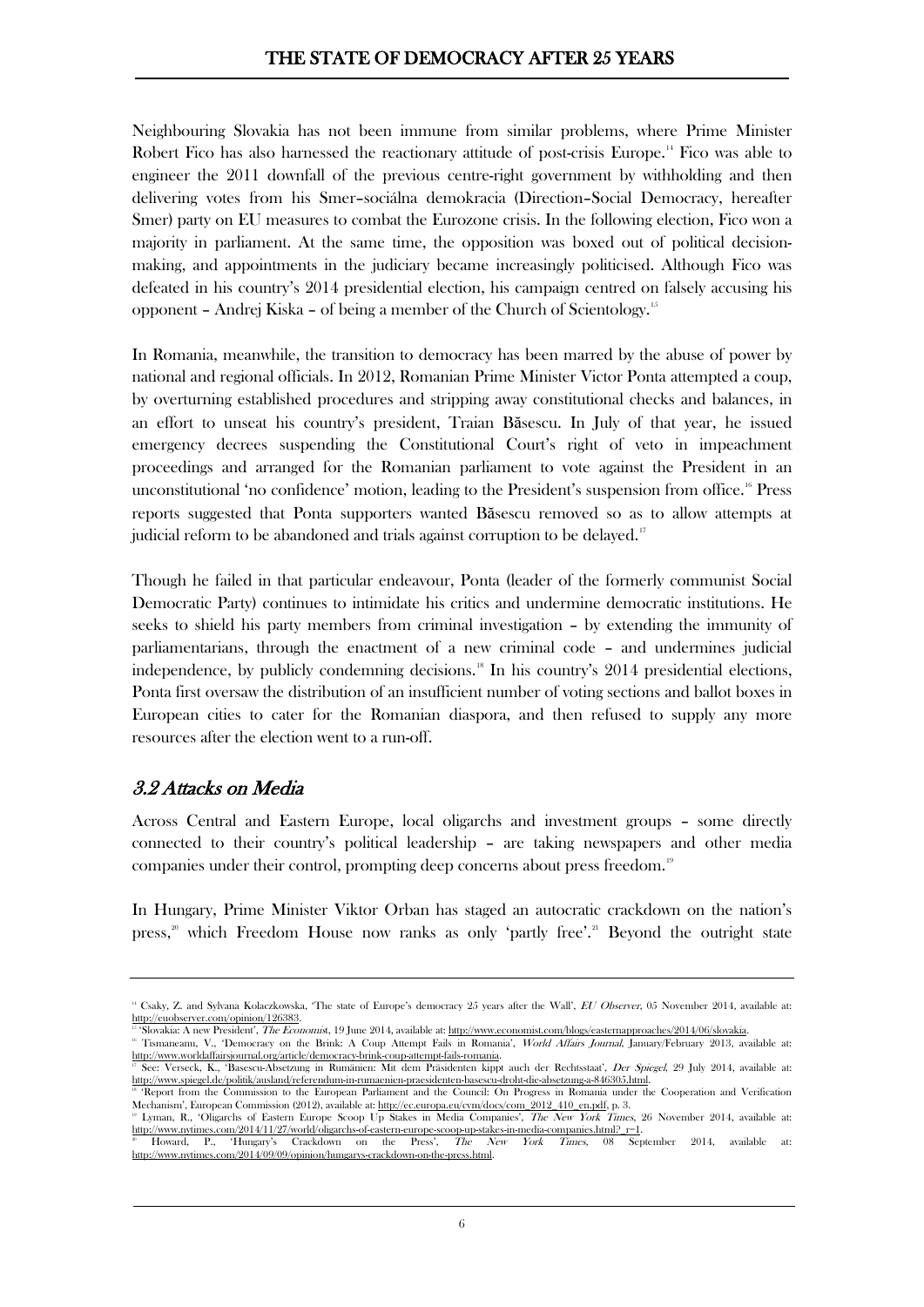ownership of much of the news media – a legacy of the transition process which saw communistera media remain in state hands – top associates of Orban control significant chunks of the press; chief among them is Lajos Simicska, the Prime Minister's former classmate whose construction company has profited lavishly from state contracts. In addition, Orban has *de facto* control of the country's media authority, the National Media and Infocommunications Authority, which allows him to not only regulate media competition and broadcast licenses, but also decide content. Unsurprisingly, critical and unsympathetic websites and magazines have been put under pressure. Klubrádió, a radio station that often criticised the government, was forced to the brink of bankruptcy in 2011, when the government awarded its licence to a more sympathetic commercial channel.<sup>[22](#page-6-0)</sup>

Although Hungary has been leading the way in limiting media freedoms, the trend extends throughout the region. In Slovakia, a German media company sold a substantial stake in SME – the nation's only truly independent newspaper – to Penta Investments, a well-connected investment group that has been the subject of a number of critical reports by the paper. The purchase triggered the resignation of the editor-in-chief, Matúš Kostolný, and most of the editorial staff, over fears that the acquisition would end the outlet's long tradition of investigative journalism.<sup>[23](#page-6-1)</sup>

In the Czech Republic, long-term international investors in the media have pulled out of the industry since the global financial crisis. In their place, local oligarchs have moved in, leading to a 'renationalisation' or 'oligarchisation' of the Czech press. Since 2013, the foremost of those oligarchs has been Andrej Babiš. In 2013, Babiš, who owns the influential news weekly  $5+2$ , acquired MAFRA Media Group, which controls the best-selling Czech broadsheet Mladá fronta DNES (as well as the influential Lidové Noviny newspaper),<sup>[24](#page-6-2)</sup> and bought *Rádio Impuls*, which has the largest audience in the Czech Republic. Babiš has made no secret of his ambition to be elevated to the role of Prime Minister – currently occupied by the Social Democrat Party's Bohuslav Sobotka – and it is no coincidence that newspapers owned by him have taken it upon themselves to investigate alleged corruption scandals implicating the incumbent.<sup>[25](#page-6-3)</sup>

In Romania, the media sector is dominated by powerful businessmen with political interests, and major outlets display a strong bias towards one of the country's main political blocs. In 2012 – when Prime Minister Victor Ponta sought, unsuccessfully, to oust Traian Băsescu – government officials and their media allies publicly smeared journalists who worked for foreign outlets, accusing them of spreading negative misinformation about Romania and of being paid agents of Băsescu.<sup>[26](#page-6-4)</sup> At the same time, Ponta oversaw the sacking of the editor of the public-television broadcaster Televiziunea Rom*â*n*ă*, Dan Radu, and his replacing with a less critical figure.[27](#page-6-5) More recently, Ponta has appointed confidants to powerful public positions in television and broadcasting, as well as to the state regulators for media supervision.

1

<span id="page-6-0"></span><sup>&#</sup>x27; Freedom of the Press: Hungary', Freedom House, available at: https://www.freedomhouse.org/report/freedom-press/2013/hungary#.VH7rJMmWnns Szirtes, G., 'Days of impulse and quiet repression in Orban's illiberal democracy', *The Financial Times*, 28 October 2014, available a[t:](http://www.ft.com/cms/s/0/c89bf3e0-5dc9-11e4-b7a2-00144feabdc0.html#axzz3Kqnhli9u) [http://www.ft.com/cms/s/0/c89bf3e0-5dc9-11e4-b7a2-00144feabdc0.html#axzz3Kqnhli9u.](http://www.ft.com/cms/s/0/c89bf3e0-5dc9-11e4-b7a2-00144feabdc0.html#axzz3Kqnhli9u)

<span id="page-6-1"></span>Lyman, R., 'Oligarchs of Eastern Europe Scoop up Stakes in Media Companies', The New York Times, 26 November 2014, available a[t:](http://www.nytimes.com/2014/11/27/world/oligarchs-of-eastern-europe-scoop-up-stakes-in-media-companies.html) [http://www.nytimes.com/2014/11/27/world/oligarchs-of-eastern-europe-scoop-up-stakes-in-media-companies.html.](http://www.nytimes.com/2014/11/27/world/oligarchs-of-eastern-europe-scoop-up-stakes-in-media-companies.html)

<span id="page-6-2"></span><sup>&#</sup>x27;Czech media oligarchs consolidate press powers', The Financial Times, 07 October 2014, available at: [http://www.ft.com/cms/s/0/336eadaa-2f87-11e4-83e4-00144feabdc0.html?siteedition=uk#axzz3Kw2QXizb.](http://www.ft.com/cms/s/0/336eadaa-2f87-11e4-83e4-00144feabdc0.html?siteedition=uk#axzz3Kw2QXizb) <sup>25</sup> Binar, D., 'The changing face of the Czech media', Business New Europe, 19 June 2014, available at: [http://www.bne.eu/content/story/changing-face-](http://www.bne.eu/content/story/changing-face-czech-media)

<span id="page-6-5"></span><span id="page-6-4"></span><span id="page-6-3"></span><sup>&</sup>lt;u>czech-media</u>.<br><sup>26</sup> 'Freedom of the Press: Romania', *Freedom House*, available at: <u>[https://freedomhouse.org/report/freedom-press/2013/romania#.VIGWwMmWnn.](https://freedomhouse.org/report/freedom-press/2013/romania#.VIGWwMmWnns)</u>  $27$  Ibid.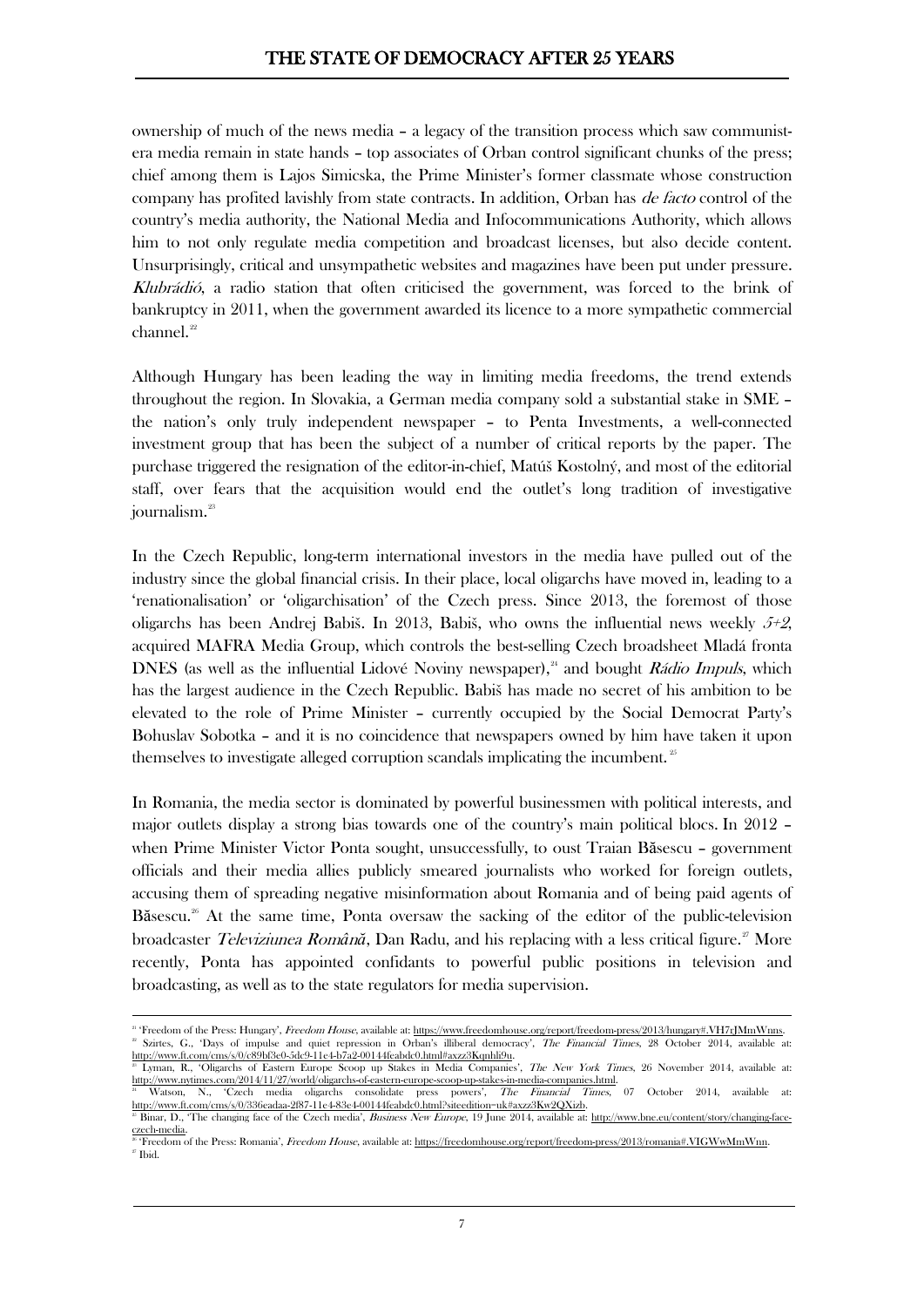Dan Adamescu, the owner of the critical and independent newspaper *Romania Libera*, is under house arrest, on what appear to be politically motivated corruption charges. Maintaining that Adamescu supports Băsescu (the outgoing President and Ponta's chief political opponent), Ponta allegedly fabricated a corruption scandal in which he accused Adamescu of embezzling money, in order to finance Băsescu's campaign, from Astra Asigurari, Romania's largest insurance company that Adamescu owns.<sup>[28](#page-7-0)</sup> Although all of these allegations turned out to be false, Ponta used them as a justification to expropriate Adamescu and place Astra Asigurari under direct government control.<sup>[29](#page-7-1)</sup>

### 3.3 Corruption on the Rise

Corruption continues to be a deep-rooted problem in Central and Eastern Europe; but, worryingly, the fight against it is increasingly politicised. In all four countries, anti-corruption campaigns are cynically manipulated and used as political weapons. This trend has damaged the independence of the courts, whereby the judiciary is increasingly falling under the control of the government. In addition, in a number of countries, the judiciary is overloaded with court cases inherited from the country's transition to democracy.

In the Czech Republic, corruption has emerged as a political issue, resulting in rising levels of public distrust in political institutions and triggering a slow-burning crisis of democratic representation: in 2013, for example, Prime Minister Petr Nečas' government collapsed amid a bribery and spying scandal involving top officials.<sup>30</sup> According to Transparency International, the majority of Czechs now perceive that political parties are corrupt.<sup>[31](#page-7-3)</sup>

The same public distrust is visible in Slovakia, where a corruption scandal brought to light in November 2014 was one of the loudest in recent years. In early 2012, a public hospital in the western town of Piešťany agreed to purchase a CT scanner for  $\epsilon$ 1 million. After Prime Minister Fico's Smer won parliamentary elections later that year, the party took control of the hospital board, cancelled the deal, and announced a new tender; the winning bid in the second tender, from Medical Group SK, was significantly higher (€1.6 million). Pavol Paška, the speaker of the Slovak parliament and enforcer of Smer, turned out to be the company's founder, while the deputy speaker, Renáta Zmajkovičová, led the hospital's supervisory board. The scandal forced them both to resign, along with the Slovak health minister.<sup>[32](#page-7-4)</sup>

In nearby Hungary, corruption under Prime Minister Viktor Orban has accelerated so much that, in November 2014, the US banned six Hungarian officials from entering America, on the grounds of corruption – an unprecedented move against a NATO and EU ally.<sup>[33](#page-7-5)</sup> Budapest insists that it is being scapegoated by Washington – László Kövér, speaker of the parliament, accused the West

<span id="page-7-0"></span><sup>&</sup>lt;sup>28</sup> 'Ponta's public attacks on Adamescu', Romania Watch, 15 April 2013, available at: http://romaniawatch.org/standard-article-11.html

<span id="page-7-1"></span><sup>&</sup>lt;sup>29</sup> 'Astra's Adamescu: We shall sue over ASF's shocking and irresponsible decision', Romanian National News Agency, 18 February 2014, available at: [http://www.agerpres.ro/english/2014/02/18/astra-s-adamescu-we-shall-sue-over-asf-s-shocking-and-irresponsible-decision-19-42-10.](http://www.agerpres.ro/english/2014/02/18/astra-s-adamescu-we-shall-sue-over-asf-s-shocking-and-irresponsible-decision-19-42-10)

<span id="page-7-2"></span>Buckley, N. and Nicholas Watson, 'Czech PM Petr Necas quits over spying and bribery scandal', The Financial Times, 17 June 2013, available a[t:](http://www.ft.com/cms/s/0/e733c4fc-d767-11e2-a26a-00144feab7de.html) [http://www.ft.com/cms/s/0/e733c4fc-d767-11e2-a26a-00144feab7de.html.](http://www.ft.com/cms/s/0/e733c4fc-d767-11e2-a26a-00144feab7de.html)<br><sup>a</sup> Global Corruption Barometer 2013: Czech <sup>31</sup> 'Global Corruption Barometer 2013: Czech Republic', Transparency International, available a[t:](http://www.transparency.org/gcb2013/country/?country=czech_republic)

<span id="page-7-4"></span><span id="page-7-3"></span><sup>//</sup>www.transparency.org/gcb2013/country/?country=czech\_republic. <sup>32</sup> 'Still protesting after all these years', The Economist, 21 November 2014, available at: [http://www.economist.com/news/europe/21634255-two-halves](http://www.economist.com/news/europe/21634255-two-halves-former-czechoslovakia-are-both-angry-their-political-establishments-still)[former-czechoslovakia-are-both-angry-their-political-establishments-still.](http://www.economist.com/news/europe/21634255-two-halves-former-czechoslovakia-are-both-angry-their-political-establishments-still)

<span id="page-7-5"></span><sup>&</sup>lt;sup>33</sup> Eder, M., 'U.S. Envoy Says Travel Bans on Hungarians Aren't Sanctions', *Bloomberg*, 24 October 2014, available<br>31: http://www.bloomberg.com/news/2014-10-24/u-s-envoy-says-travel-bans-on-hungarians-aren-t-sanctions.ht at: [http://www.bloomberg.com/news/2014-10-24/u-s-envoy-says-travel-bans-on-hungarians-aren-t-sanctions.html.](http://www.bloomberg.com/news/2014-10-24/u-s-envoy-says-travel-bans-on-hungarians-aren-t-sanctions.html)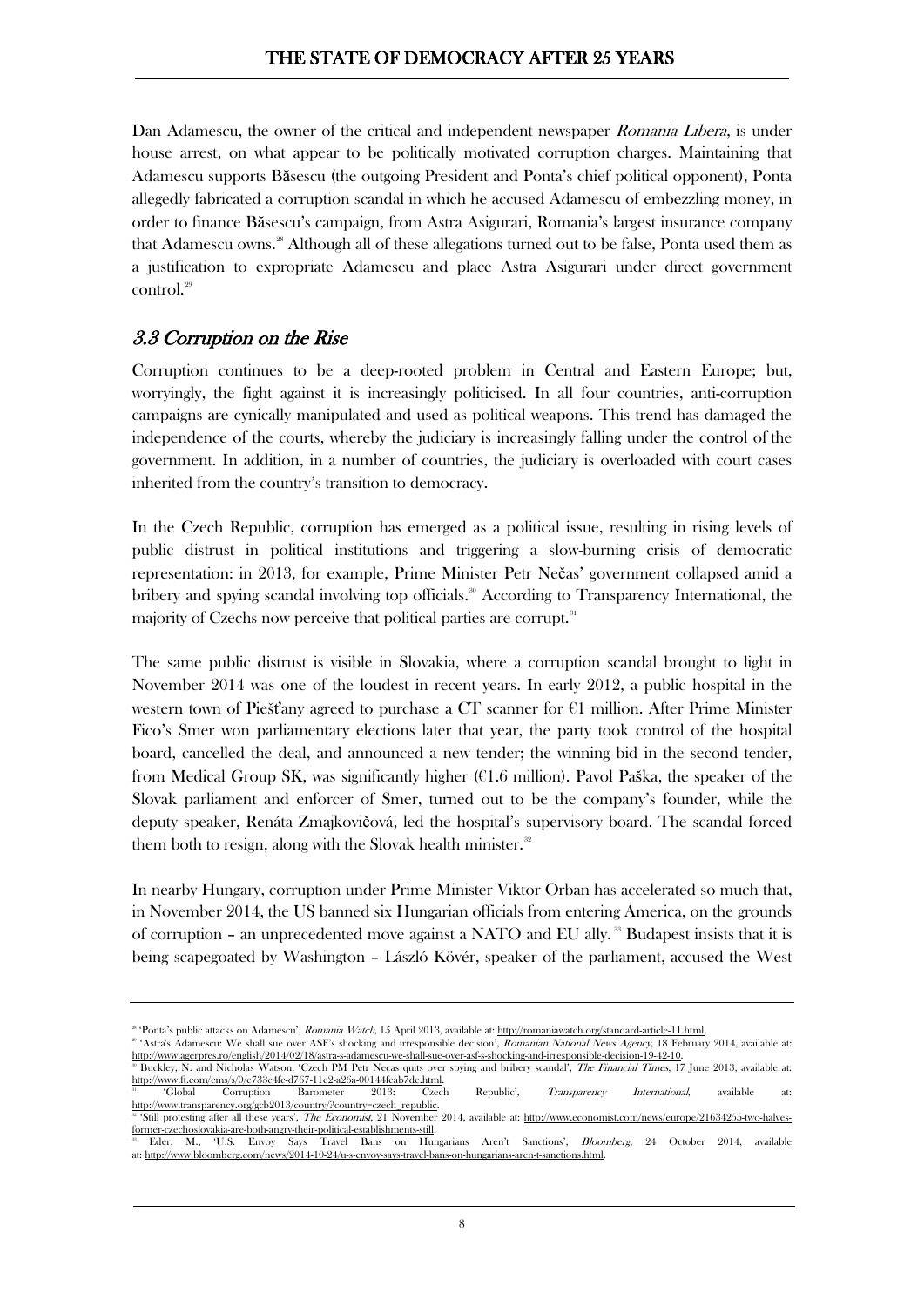of waging a "verbal cold war" against Hungary – while Orban himself dismissed the sanctions as a 'flimsy piece of paper'. [34](#page-8-0) Nevertheless, Hungary's National Tax and Customs Administration has been accused of turning a blind eye to VAT fraud committed by government associates and of bribing American companies – by using tax breaks – in return for funding policy papers that favour Orban's administration.<sup>[35](#page-8-1)</sup>

In Romania, the mingling of politics with corruption – and the fight against it – has been a key issue in successive presidential elections, and 2014 saw the largest shake-up in the country's business and political elite since  $1989$ <sup>[36](#page-8-2)</sup> Last year alone, 16 legislators – seven senators and nine members of the lower house of the parliament – have been indicted, along with an army general, four prosecutors, and 18 judges.<sup>[37](#page-8-3)</sup> At the forefront of this fight is the Directia Natională Anticoruptie (National Anti-Corruption Directorate, or DNA) led by Laura Codruta Kövesi, the first woman to be appointed as head of Romania's General Prosecutor's Office. The DNA's most high-profile target so far has been Adrian Năstase – the former prime minister who was sentenced, in January 2014, to four years in prison, for taking bribes (he had already been imprisoned once in 2012, for improperly raising funds).<sup>[38](#page-8-4)</sup> Released on good behaviour after six months, Năstase's conviction reverberated through Romania's political elite – particularly the Social Democratic Party, to which he belonged.

However, Prime Minister Victor Ponta is exploiting deficiencies in the Romanian judicial system, in order to influence the DNA, and pulls rank over prosecutors and judges alike. With the help of the Minister of Justice, Robert Cazanciuc, the Prime Minister succeeded in appointing a loyal prosecutor to the DNA in 2013 whose first act was to target Ponta's chief enemy, Dan Adamescu.<sup>[39](#page-8-5)</sup> Ponta presaged Adamescu's indictment while appearing live on TV and condemned him as a criminal in front of the nation, all of which was duly echoed by the prosecutor and the judge in the courtroom who presumed Adamescu guilty from the very first day of his trial, which began in mid-2014. [40](#page-8-6) Adamescu's case illustrates the influence that Ponta wields over the judiciary system and that even an organisation like the DNA – often presented as being wholly independent – is not immune from his political influence. In reality, Romania is currently drifting from the EU's requirement that the independence and integrity of corruption investigations be maintained at all times.

### 3.4 Links with Authoritarian Regimes

There are disturbing examples of politicians in Slovakia, Hungary, the Czech Republic, and Romania having accommodative attitudes towards revisionist non-democracies, developing close political ties with authoritarian regimes and the political parties that represent their interests.

<span id="page-8-0"></span><sup>&</sup>lt;sup>34</sup> Byrne, A., 'Hungary grapples with cost of "Orbanomics"', *The Financial Times*, 27 October 2014, available at: [http://www.ft.com/cms/s/0/cc8f9944-](http://www.ft.com/cms/s/0/cc8f9944-5b8e-11e4-81ac-00144feab7de.html)  $\frac{5b8e-11e4-81ac-00144feab7de.html}{6}$ .<br>  $\frac{1}{2}$  Given C. and Máté

<span id="page-8-1"></span><sup>35</sup> Given, C. and Máté Hajba, 'Continued Corruption in Hungary', Forbes, 14 November 2014, available a[t:](http://www.forbes.com/sites/realspin/2014/11/14/continued-corruption-in-hungary/) [http://www.forbes.com/sites/realspin/2014/11/14/continued-corruption-in-hungary/.](http://www.forbes.com/sites/realspin/2014/11/14/continued-corruption-in-hungary/) <sup>36</sup> 'Oh, brother', The Economist, 28 June 2014, available at: [http://www.economist.com/news/europe/21605953-traian-basescu-ending-his-presidency-](http://www.economist.com/news/europe/21605953-traian-basescu-ending-his-presidency-amid-corruption-scandal-oh-brother)

<span id="page-8-3"></span><span id="page-8-2"></span>[amid-corruption-scandal-oh-brother.](http://www.economist.com/news/europe/21605953-traian-basescu-ending-his-presidency-amid-corruption-scandal-oh-brother) <sup>37</sup> Higgins, A., 'In a Soft-Spoken Romanian Prosecutor, Some See an "Earthquake"', The New York Times, 14 November 2014, available a[t:](http://www.nytimes.com/2014/11/15/world/europe/romania-prosecutor-laura-codruta-kovesi.html?_r=0) [http://www.nytimes.com/2014/11/15/world/europe/romania-prosecutor-laura-codruta-kovesi.html?\\_r=0.](http://www.nytimes.com/2014/11/15/world/europe/romania-prosecutor-laura-codruta-kovesi.html?_r=0)

<span id="page-8-5"></span><span id="page-8-4"></span><sup>38</sup> 'Romania ex-PM Adrian Nastase Jailed in Bribery Case', BBC News, 06 January 2014, available at: [http://www.bbc.co.uk/news/world-europe-25630091.](http://www.bbc.co.uk/news/world-europe-25630091) <sup>39</sup> Dill, G. and Cora Motoc, 'Briefing: On the Current State of EU Accession Criteria in Romania', Konrad Adenauer Stiftung, available at: [http://www.kas.de/wf/doc/kas\\_6834-1522-2-30.pdf?080806135953](http://www.kas.de/wf/doc/kas_6834-1522-2-30.pdf?080806135953)

<span id="page-8-6"></span><sup>40</sup> 'Legal Experts Advisory Paper', Fair Trials, November 2014, available at: [http://fairtrials.creative.ayima.com/wp-content/uploads/Presumption-of-](http://fairtrials.creative.ayima.com/wp-content/uploads/Presumption-of-Innocence-Position-Paper.pdf)[Innocence-Position-Paper.pdf.](http://fairtrials.creative.ayima.com/wp-content/uploads/Presumption-of-Innocence-Position-Paper.pdf)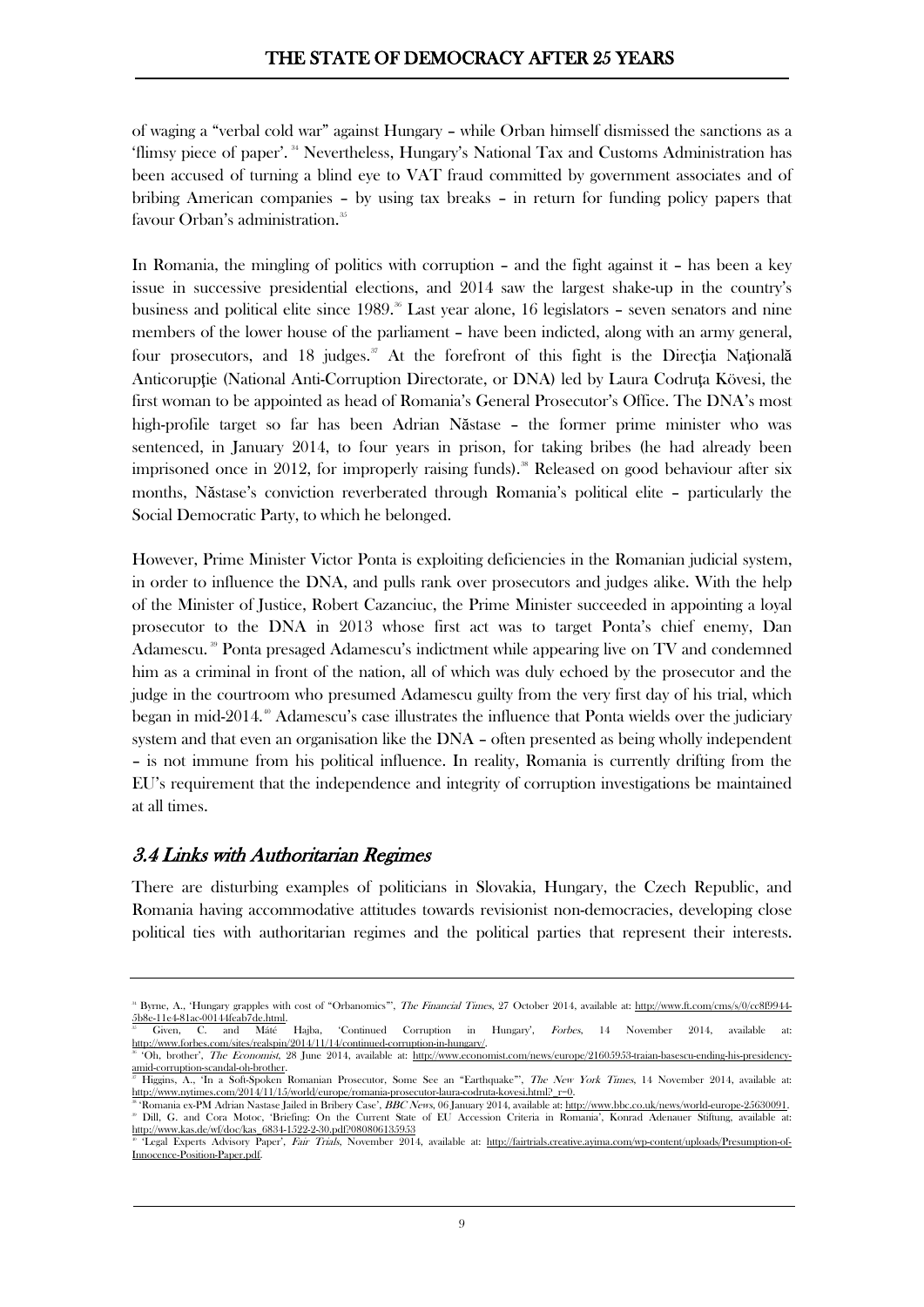Although these regimes' allies in Central and Eastern Europe include parties on the postcommunist left, it is in relations with the populist and nationalist right where their strategy to build political alliances is most visible.

The Prime Minister of Slovakia, Robert Fico, counts among the most vocal critics of the EU's sanctions against Vladimir Putin's regime, following Russia's annexation of Crimea and the war in Ukraine's east. Fico has called the sanctions "meaningless and counterproductive", and compared the deployment of NATO troops in Central and Eastern Europe to the Warsaw Pact's invasion of Czechoslovakia in 1968.<sup>[41](#page-9-0)</sup> Miloš Zeman, the Czech President, is similarly blithe about his allies; he has repeatedly spoken against EU sanctions imposed on the Kremlin, calls for accepting Crimea as Russian territory, and publicly supports Moscow's increased presence in Eastern Europe. Zeman gives interviews to Russian state TV, in which he reinforces his opposition to sanctions, claims that the conflict in Ukraine is "simply a civil war", and tells the Kremlin that it has friends in Prague, Budapest, Bratislava, and Vienna.<sup>[42](#page-9-1)</sup> Zeman often praises China, and, during a conference with Nursultan Nazarbayev – Kazakhstan's autocratic leader – in November 2014, spoke in favour of the "Finlandisation" of Ukraine.<sup>[43](#page-9-2)</sup>

However, it is Budapest's relationship with the Kremlin that is most worrying. Hungary is one of several countries in the former Soviet sphere that is now torn between the Western path that seemed obvious after 1989 and the influence of Putin's Russia.

As recently as 2008, Prime Minister Viktor Orban was a fierce critic of Vladimir Putin; but the two have grown friendly since Russia began investing heavily in Hungary, especially in the energy sector. In January 2014, Orban secretly went to Moscow and signed an agreement with Putin, on expanding Hungary's Paks nuclear-power station; 80% of the project will be financed by a Kremlin loan.<sup>[44](#page-9-3)</sup> In May, after his re-election, Orban echoed the so-called 'Putin Doctrine', by calling for autonomy and "collective rights" for ethnic Hungarians in neighbouring states.<sup>[45](#page-9-4)</sup> In September, Orban met with Gazprom CEO Alexey Miller and risked jeopardising the EU's policy on Russia following the Kremlin's aggression in Ukraine, by declining to flow gas supplies back to Kyiv from Budapest.<sup>[46](#page-9-5)</sup>

Orban, however, does not reserve his praise solely for Russia. In a troubling speech in July 2014, to ethnic Hungarians in Romania, Orban declared liberal democracy to be in decline and praised authoritarian 'illiberal democracies' in Russia, China, and Turkey. Hungary, he said, would break free from Western "dogmas and ideologies" like liberal democracy[.47](#page-9-6)

<span id="page-9-0"></span><sup>&</sup>lt;sup>41</sup> Gedmin, J., 'It's Not Just Ukraine', Politico, 30 November 2014, available at: [http://www.politico.com/magazine/story/2014/11/its-not-just-ukraine-](http://www.politico.com/magazine/story/2014/11/its-not-just-ukraine-113164.html#ixzz3Kkeny184)[113164.html#ixzz3Kkeny184.](http://www.politico.com/magazine/story/2014/11/its-not-just-ukraine-113164.html#ixzz3Kkeny184)

<span id="page-9-1"></span><sup>&</sup>lt;sup>a</sup> 'Zeman appears on Russian TV to blast sanctions', Prague Post, 17 November 2014, available at: http://praguepost.com/eu-news/42701-zeman-appearson-russian-tv-to-blast-sanctions.<br><sup>43</sup> Richter. L. 'President

<span id="page-9-2"></span>Zeman proposes "Finlandization" of Ukraine', Radio Praha, 26 November 2014, available at: [http://www.radio.cz/en/section/curraffrs/president-zeman-proposes-finlandization-of-ukraine.](http://www.radio.cz/en/section/curraffrs/president-zeman-proposes-finlandization-of-ukraine) Traynor, I., 'Budapest autumn: hollowing out democracy on the edge of Europe', The Guardian, 29 October 2014, available a[t:](http://www.theguardian.com/world/2014/oct/29/budapest-viktor-orban-democracy-edge-hungary)

<span id="page-9-4"></span><span id="page-9-3"></span>[http://www.theguardian.com/world/2014/oct/29/budapest-viktor-orban-democracy-edge-hungary.](http://www.theguardian.com/world/2014/oct/29/budapest-viktor-orban-democracy-edge-hungary) renews autonomy call for ethnic Hungarians in Ukraine', Reuters, 17 May 2014, available a[t:](http://www.reuters.com/article/2014/05/17/us-ukraine-crisis-hungary-autonomy-idUSBREA4G04520140517) [http://www.reuters.com/article/2014/05/17/us-ukraine-crisis-hungary-autonomy-idUSBREA4G04520140517.](http://www.reuters.com/article/2014/05/17/us-ukraine-crisis-hungary-autonomy-idUSBREA4G04520140517)

<span id="page-9-5"></span><sup>46</sup> Than, K., 'Update 1-Hungary to Import More Gas from Gazprom, says PM Orban', Reuters, 26 September 2014, available a[t:](http://www.reuters.com/article/2014/09/26/hungary-gas-orban-idUSL6N0RR0W420140926) [http://www.reuters.com/article/2014/09/26/hungary-gas-orban-idUSL6N0RR0W420140926.](http://www.reuters.com/article/2014/09/26/hungary-gas-orban-idUSL6N0RR0W420140926)

<span id="page-9-6"></span> $\sigma$  Prime Minister Victor Orban's Speech at the  $25^{\circ}$  Balvyanos Free University, Website of the Hungarian Government, available at: http://www.kormany.hu/en/the-prime-minister/the-prime-minister-s-speeches/prime-minister-viktor-orban-s-speech-at-the-25th-balvanyos-summer-freeuniversity-and-student-camp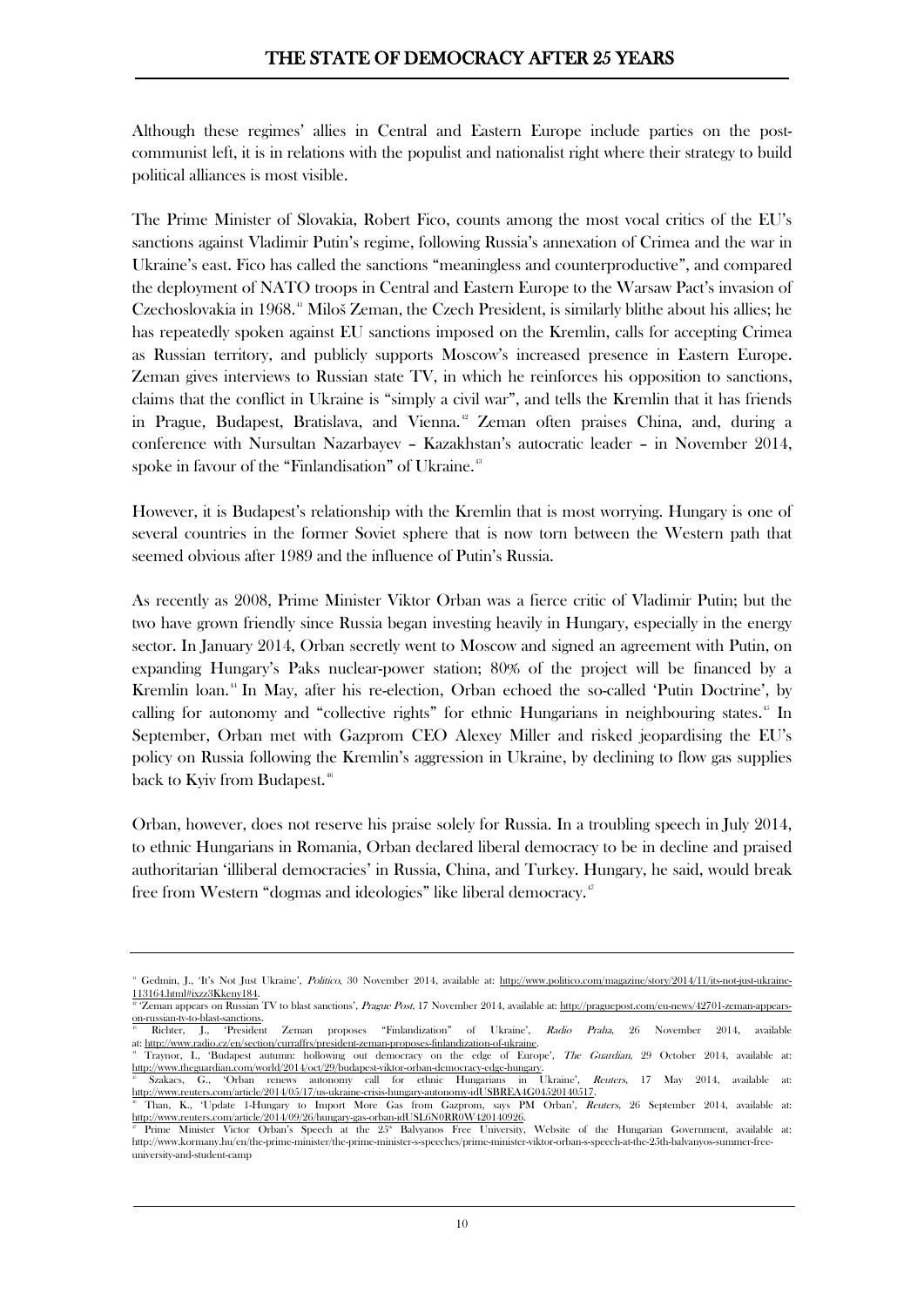In some respects, Romania – unlike Bulgaria – is not as vulnerable as its neighbours to Russian pressure; Bucharest relies significantly less on Russian energy and is less susceptible to the appeal of pan-Slavism. Nevertheless, Prime Minister Victor Ponta shares Orban's admiration of Russia and China: he was one of the few EU leaders to attend Putin's Olympic Games in Sochi and allegedly praised the Chinese Communist Party during his visit to Beijing, in September  $2014.^{\circ}$  In addition, Ponta has defended Russian interests in Romania. In October 2014, Ponta publicly criticised the work of local prosecutors who accused the Romanian branch of Lukoil, Russia's second-largest oil producer, of tax evasion and money laundering. One day after Ponta's intervention, the prosecutors stopped their investigation.<sup>[49](#page-10-1)</sup>

#### 3.5 Nationalism and Populism become Mainstream

Since 2009, anti-establishment parties have been gaining ground across Europe. Thanks to this rising populism, 'new Europe' is merging with 'old Europe', where a specific type of xenophobia, paired with Euroscepticism, is arising.<sup>[50](#page-10-2)</sup> There exists a trend towards one-man populist parties, appealing to both sides of the political spectrum and building on people's disaffection for the political mainstream, visible most clearly in the emergence of Andrej Babiš' ANO party in the Czech Republic.

Nationalism has long been a common feature in Slovak politics, and 1930s-like scapegoating as a means to distract from a high unemployment rate is back in fashion. In 2013, Prime Minister Robert Fico said that the country had been "established for Slovaks, not for minorities".<sup>[51](#page-10-3)</sup> Fico has long flirted with the far-right; his previous government – a coalition that led the country from 2006 to 2010 – included the Slovak National Party, whose leader, Ján Slota, has promised to "go in our tanks and flatten Budapest<sup>"[52](#page-10-4)</sup> and suggested that Slovakia's policy towards the country's Roma community should involve "a small courtyard and a whip".<sup>[53](#page-10-5)</sup>

There is a danger that Slota's opinions are becoming politically acceptable. In Slovakia's 2013 regional elections, neo-Nazi Marian Kotleba won 55.5% of the vote in the Banská Bystrica region. Kotleba is a well-known racist, led the extremist Slovak Togetherness Party until it was banned in  $2006$ ,<sup> $34$ </sup> and is notorious for his praise of the Slovak collaborationist government during the Second World War. His fascist party, People's Party–Our Slovakia, calls for the Roma community to be the evicted from the country.

It is to Russia that many of Europe's Eurosceptics are looking. Through Vladimir Putin, these parties sense that their goal of [renationalising](http://www.policy-network.net/pno_detail.aspx?ID=4482&title=Renationalisation-vs-Europeanisation) Europe is finally in sight. Many of Europe's rightwing extremist parties see Putin's agenda as aligning perfectly with their own revisionist forms of

<span id="page-10-0"></span><sup>&</sup>lt;sup>48</sup> 'Romania's elections: Polls closed', *The Economist*, 03 November 2014, available a[t:](http://www.economist.com/blogs/easternapproaches/2014/11/romanias-elections) [http://www.economist.com/blogs/easternapproaches/2014/11/romanias-elections.](http://www.economist.com/blogs/easternapproaches/2014/11/romanias-elections) <sup>49</sup> 'Lukoil announces that the seizure on its accounts and commercial stocks was lifted, one day after the Prime Minister Victor Ponta had criticized the

<span id="page-10-1"></span>prosecutors', Hot News, 07 October 2014, available at: [http://economie.hotnews.ro/stiri-companii-18254188-lukoil-anunta-inceperea-proceduirlor](http://economie.hotnews.ro/stiri-companii-18254188-lukoil-anunta-inceperea-proceduirlor-repornire-instalatiilor-sechestrul-conturi-stocuri-comerciale-fost-ridicat.htm)[repornire-instalatiilor-sechestrul-conturi-stocuri-comerciale-fost-ridicat.htm](http://economie.hotnews.ro/stiri-companii-18254188-lukoil-anunta-inceperea-proceduirlor-repornire-instalatiilor-sechestrul-conturi-stocuri-comerciale-fost-ridicat.htm)

<span id="page-10-2"></span><sup>&</sup>lt;sup>50</sup> Dempsey, J., 'Stop Pandering to Europe's Populists', *Carnegie Europe*, 05 December 2013, available at: <http://carnegieeurope.eu/strategiceurope/?fa=53809&reloadFlag=1>

<span id="page-10-4"></span><span id="page-10-3"></span><sup>51</sup> 'Slovakia: Slovakia for Slovaks?', The Economist, 07 March 2013, available at: [http://www.economist.com/blogs/easternapproaches/2013/03/slovakia.](http://www.economist.com/blogs/easternapproaches/2013/03/slovakia) Slovakia for the Slovaks?, The Economist, May 7<sup>th</sup> 2013, available at: http://www.economist.com/blogs/easternapproaches/2013/03/slovakia

<span id="page-10-5"></span><sup>53</sup> Robin Shepherd, Slovakia sets an extremist challenge for Europe, Financial Times, July 7th [http://www.ft.com/cms/s/0/8aac2bfe-0d55-11db-84fd-](http://www.ft.com/cms/s/0/8aac2bfe-0d55-11db-84fd-0000779e2340.html#axzz3La6Da3Xp)[0000779e2340.html#axzz3La6Da3Xp](http://www.ft.com/cms/s/0/8aac2bfe-0d55-11db-84fd-0000779e2340.html#axzz3La6Da3Xp)

<span id="page-10-6"></span><sup>54</sup> 'Slovakia: A neo-Nazi wins', The Economist, 28 November 2013, available at: [http://www.economist.com/blogs/easternapproaches/2013/11/slovakia.](http://www.economist.com/blogs/easternapproaches/2013/11/slovakia)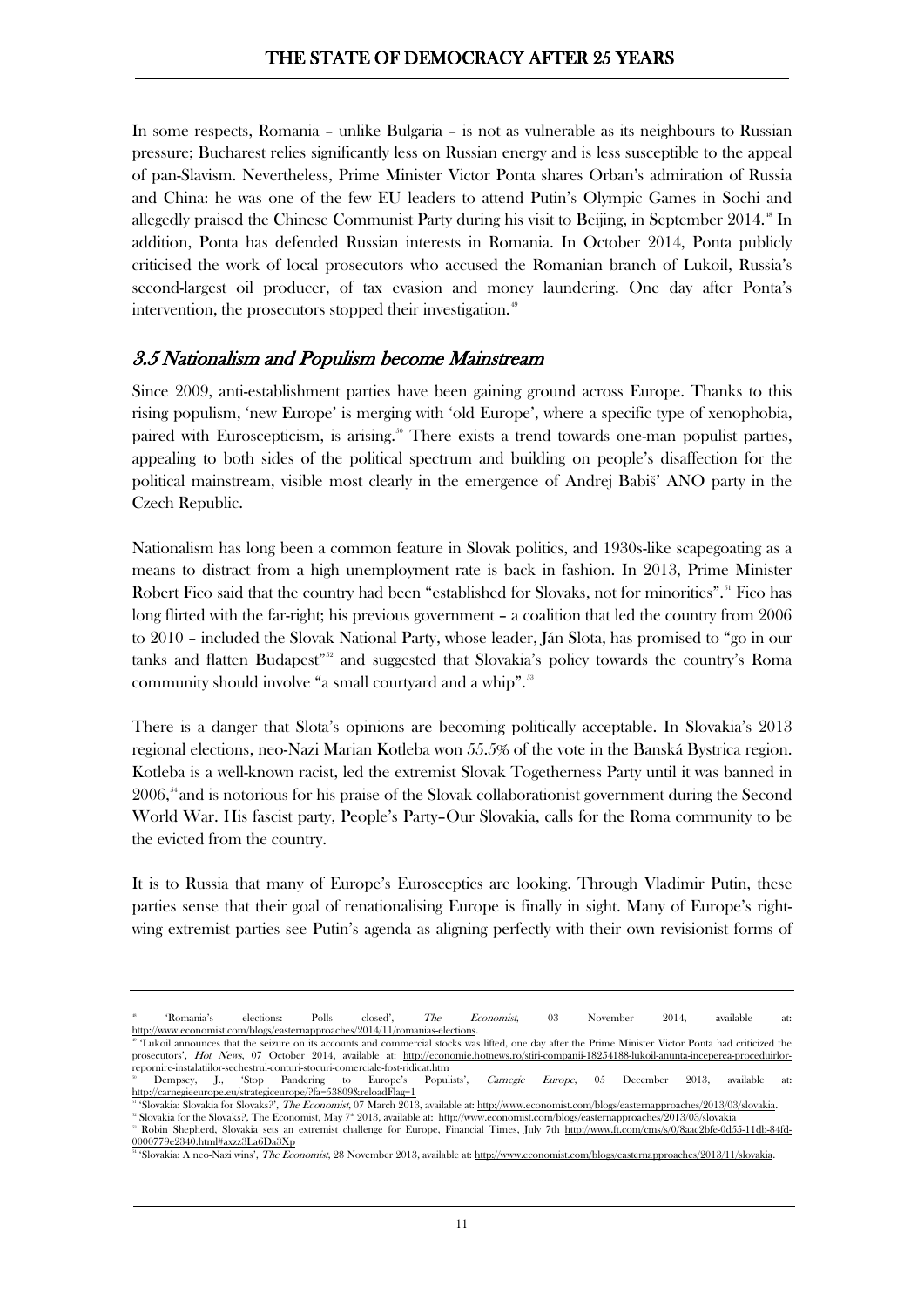nationalism; perhaps none more so than Hungary's Jobbik, which includes Nazi sympathisers<sup>[5](#page-11-0)5</sup> and [anti-Semites](http://www.jpost.com/Jewish-World/Jewish-News/Ultra-nationalist-Jobbik-partys-gains-worry-Hungarian-Jews-347799)<sup>[56](#page-11-1)</sup> amongst its supporters. Jobbik's pro-Russia policies are clear: it wants Hungary to turn its back on the EU and join Putin's Eurasian Customs Union, and it seeks to maintain the EU's gas dependence on Russia.

Prime Minister Viktor Orban has grown increasingly close with Jobbik, enacting almost all of the party's promises made in the 2010 parliamentary election campaign and promoting revisionist interpretations of the Holocaust (through downplaying the history of Hungarian Fascism and Nazi collaboration).[57](#page-11-2) He has also cracked down on foreign-funded NGOs, prompting comparisons to Putin's notorious 'foreign-agent law', whereby the Kremlin demands that foreign-funded NGOs declare themselves as 'foreign agents'. In a speech in 2013, Orban attacked the Norwegian government for funding Hungarian NGOs, claiming that they were financing political activists to further their own interests.<sup>58</sup>

## 4. Visible Discontent

Although political elites in Central and Eastern Europe are rolling back on democracy, ordinary citizens are not willing to give up their hard-fought post-1989 gains. In 2014, anti-corruption protests swept through Prague, Budapest, Bucharest, and Bratislava. In early December, hundreds of people protested against Miloš Zeman, the Czech leader, on the anniversary of the Velvet Revolution.<sup>39</sup> In November, Budapest's Kossuth Lajos Square was filled with 10,000 Hungarians chanting "Europe, Europe" and protesting against Viktor Orban's "illiberal state".<sup>[60](#page-11-5)</sup> In all four countries, protesters voiced discontent with the way that their countries are heading, accusing Ponta, Fico, Orban, and Zeman of abandoning the defence of human rights – once a cornerstone of post-1989 Central and Eastern European politics – in favour of cosying up to authoritarian regimes and elite-business interests.

It is not just through protest that citizens are making their voices heard, though. In late November 2014, Romanians defied predictions and elected Klaus Iohannis, an ethnic-German mayor from Transylvania, as their President. "My orientation is west", Iohannis declared. "What is happening in Hungary now, that is not democracy going in the right direction".<sup>[61](#page-11-6)</sup> The former physics teacher has vowed to make fighting corruption a priority and to put Romania firmly back on the European course. But while – on the surface – Iohannis has promised reform, there are serious limitations to his plans: Victor Ponta remains Prime Minister, thereby controlling most of Romania's domestic policies.

<span id="page-11-0"></span><sup>&</sup>lt;sup>55</sup> Paterson, T., 'Hungary election: Concerns as neo-Nazi Jobbik party wins 20% of vote', The Independent, 07 April 2014, available a[t:](http://www.independent.co.uk/news/world/europe/concerns-as-neonazi-jobbik-party-wins-20-of-hungary-vote-9244541.html) [http://www.independent.co.uk/news/world/europe/concerns-as-neonazi-jobbik-party-wins-20-of-hungary-vote-9244541.html.](http://www.independent.co.uk/news/world/europe/concerns-as-neonazi-jobbik-party-wins-20-of-hungary-vote-9244541.html) <sup>56</sup> Sokol, S., 'Ultra-nationalist Jobbik party's gains worry Hungarian Jews', Jerusalem Post, 07 April 2014, available at: [http://www.jpost.com/Jewish-](http://www.jpost.com/Jewish-World/Jewish-News/Ultra-nationalist-Jobbik-partys-gains-worry-Hungarian-Jews-347799)

<span id="page-11-1"></span>[World/Jewish-News/Ultra-nationalist-Jobbik-partys-gains-worry-Hungarian-Jews-347799.](http://www.jpost.com/Jewish-World/Jewish-News/Ultra-nationalist-Jobbik-partys-gains-worry-Hungarian-Jews-347799) <sup>57</sup> 'Jobbik's campaign promises are being fulfilled by Fidesz', Hungarian Spectrum, 12 December 2011, available a[t:](https://hungarianspectrum.wordpress.com/2011/12/12/jobbiks-campaign-promises-are-being-fulfilled-by-fidesz/)

<span id="page-11-3"></span><span id="page-11-2"></span>[https://hungarianspectrum.wordpress.com/2011/12/12/jobbiks-campaign-promises-are-being-fulfilled-by-fidesz/.](https://hungarianspectrum.wordpress.com/2011/12/12/jobbiks-campaign-promises-are-being-fulfilled-by-fidesz/) Müller, J-W., 'Moscow's Trojan Horse', Foreign Affairs, 06 August 2014, available at: [http://www.foreignaffairs.com/articles/141825/jan-werner](http://www.foreignaffairs.com/articles/141825/jan-werner-mueller/moscows-trojan-horse)[mueller/moscows-trojan-horse.](http://www.foreignaffairs.com/articles/141825/jan-werner-mueller/moscows-trojan-horse)

<span id="page-11-4"></span><sup>&</sup>lt;sup>39</sup> 'President Booed As Czechs Mark 25 Years Since Velvet Revolution', RFE/RL, 17 November 2014, available at: [http://www.rferl.org/content/czechs](http://www.rferl.org/content/czechs-mark-velvet-revolution/26695661.html)[mark-velvet-revolution/26695661.html.](http://www.rferl.org/content/czechs-mark-velvet-revolution/26695661.html)

<span id="page-11-5"></span>**<sup>60</sup> Brouillette, A., 'The Autocrat inside the EU'**, *Foreign Policy*, 21 August 2014, available at: [http://foreignpolicy.com/2014/08/21/the-autocrat-inside-the](http://foreignpolicy.com/2014/08/21/the-autocrat-inside-the-eu/)[eu/.](http://foreignpolicy.com/2014/08/21/the-autocrat-inside-the-eu/)<br><sup>61</sup> Byrne, A., 'Iohannis wins Romanian election', *The Financial Times*, 17 November 2014, available at: <u>[http://www.ft.com/cms/s/0/4ddc6ae6-6ddb-11e4-](http://www.ft.com/cms/s/0/4ddc6ae6-6ddb-11e4-8f96-00144feabdc0.html#axzz3Kqnhli9u)</u>

<span id="page-11-6"></span>[<sup>8</sup>f96-00144feabdc0.html#axzz3Kqnhli9u.](http://www.ft.com/cms/s/0/4ddc6ae6-6ddb-11e4-8f96-00144feabdc0.html#axzz3Kqnhli9u)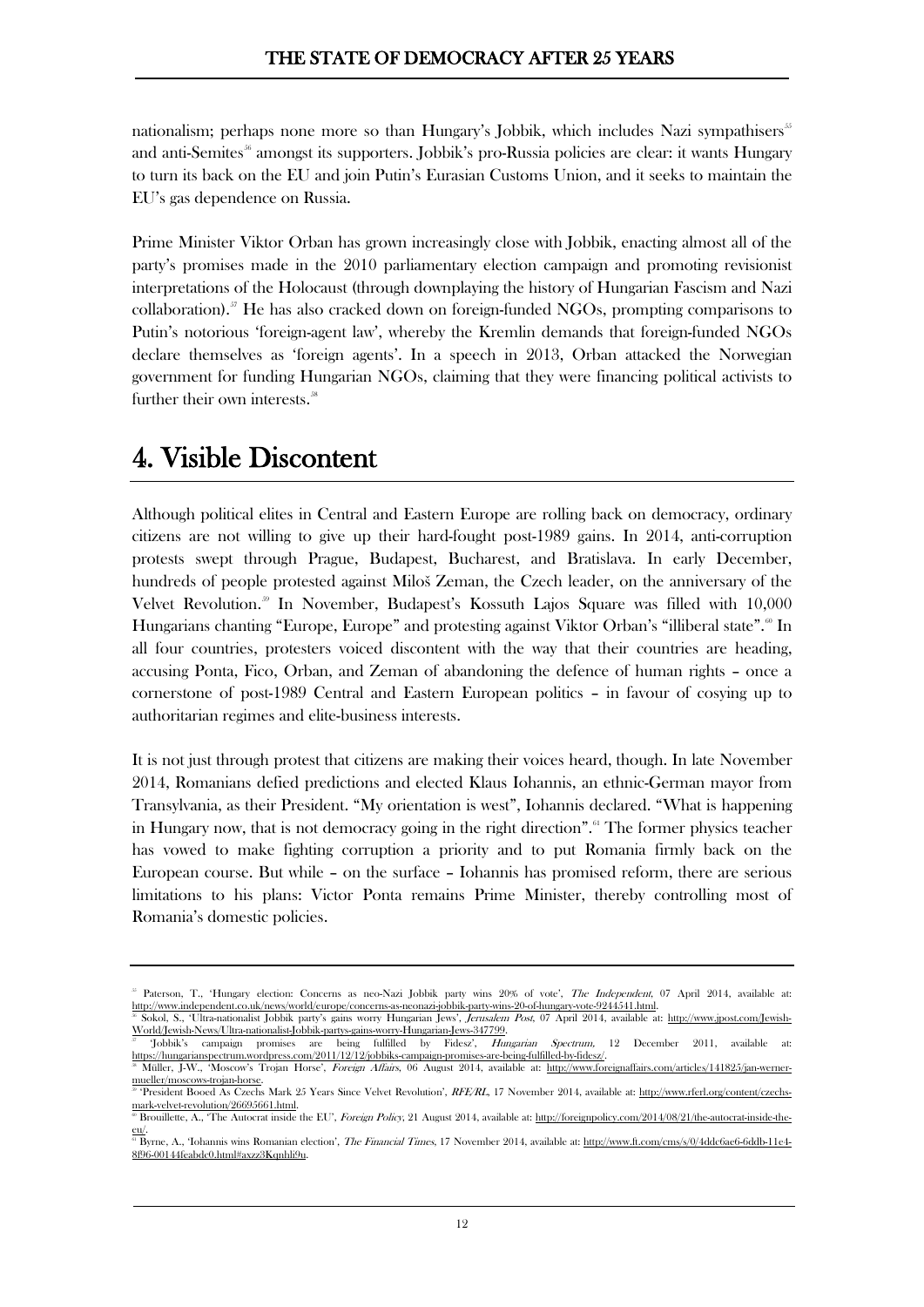In Bratislava, too, there is optimism – albeit cautious. Many hope that the election of Andrej Kiska as the country's President could provide a turning point against the rolling back of democracy in Slovakia. Though the presidential office has little formal power, it has significant potential to mobilise public opinion and could play as a check on the otherwise dominant Smer party and Prime Minister, Robert Fico. Unlike Fico, Kiska is a true Atlanticist. Kiska also repeatedly speaks against the culture of corruption that exists in Slovakia and the overall negative political atmosphere in the country. "The public sphere is now dominated by selfishness, nepotism, political affiliation, strong elbows and cynicism", he declared in his first presidential speech. $62$ 

## 5. Policy Recommendations

Post-communist transition in Central and Eastern Europe took place in a unique context: unprecedented domestic and international support for change. Twenty-five years on, it is time for the often passive EU to play an active role in addressing a number of worrying trends in the region. The split within the former Eastern Bloc is problematic, but not permanent. Now, more than ever, Europe ought to be united.

The experience of Slovakia, the Czech Republic, Hungary, and Romania cannot be cut and pasted onto other societies and expected to be a success. However, there are lessons for others from their experiences.

#### • Defend EU Standards and Values

At the moment of their applying to join the EU, political leaders in the countries of Central and Eastern Europe understood the need to undertake reforms in order to gain EU membership. Great progress was made. Since then, however, some reforms have been reversed. The EU must ensure that the Copenhagen Criteria, which stipulates the standards of governance and other conditions of membership, is enforced for all existing and candidate EU member states. Formal democratic standards, in the sense of holding free and fair multi-party elections, are high, but, many of the underpinnings that define a functioning democracy – such as the rule of law, judicial independence, and the lack of corruption – are regressing. The EU should address democratic shortcomings in a member-state through Article 7 of the Treaty on European Union (which enables the European Council to determine "the existence of a serious and persistent breach" of EU values in a member-state and to suspend some of its membership rights, including voting rights)  $^{\rm 63}.$  $^{\rm 63}.$  $^{\rm 63}.$ 

#### • Foster Political Competition and Inclusion

The presence of a strong dissident movement in Central and Eastern Europe forced communist elites from power, in 1989. This set the stage for the democratic alternation of authority between competing parties that serve as a check on each other's power. To promote democracy, external actors should support the existence of a strong opposition to the ruling political parties; a strong,

<span id="page-12-1"></span><span id="page-12-0"></span><sup>62</sup> Slovakia: A New President, The Economist, July 19<sup>th</sup> 2014, available at[: http://www.economist.com/blogs/easternapproaches/2014/06/slovakia](http://www.economist.com/blogs/easternapproaches/2014/06/slovakia)<br>Completing the Legislative Cycle: Scrutiny', *European Parliament*, available a <sup>63</sup> 'Completing the Legislative Cycle: Scrutiny', *European Parliament*, available at: http://www.europarl.europa.eu/the-secretarygeneral/resource/static/files/Documents%20section/SPforEP/Scrutiny\_Art7\_TEU.pdf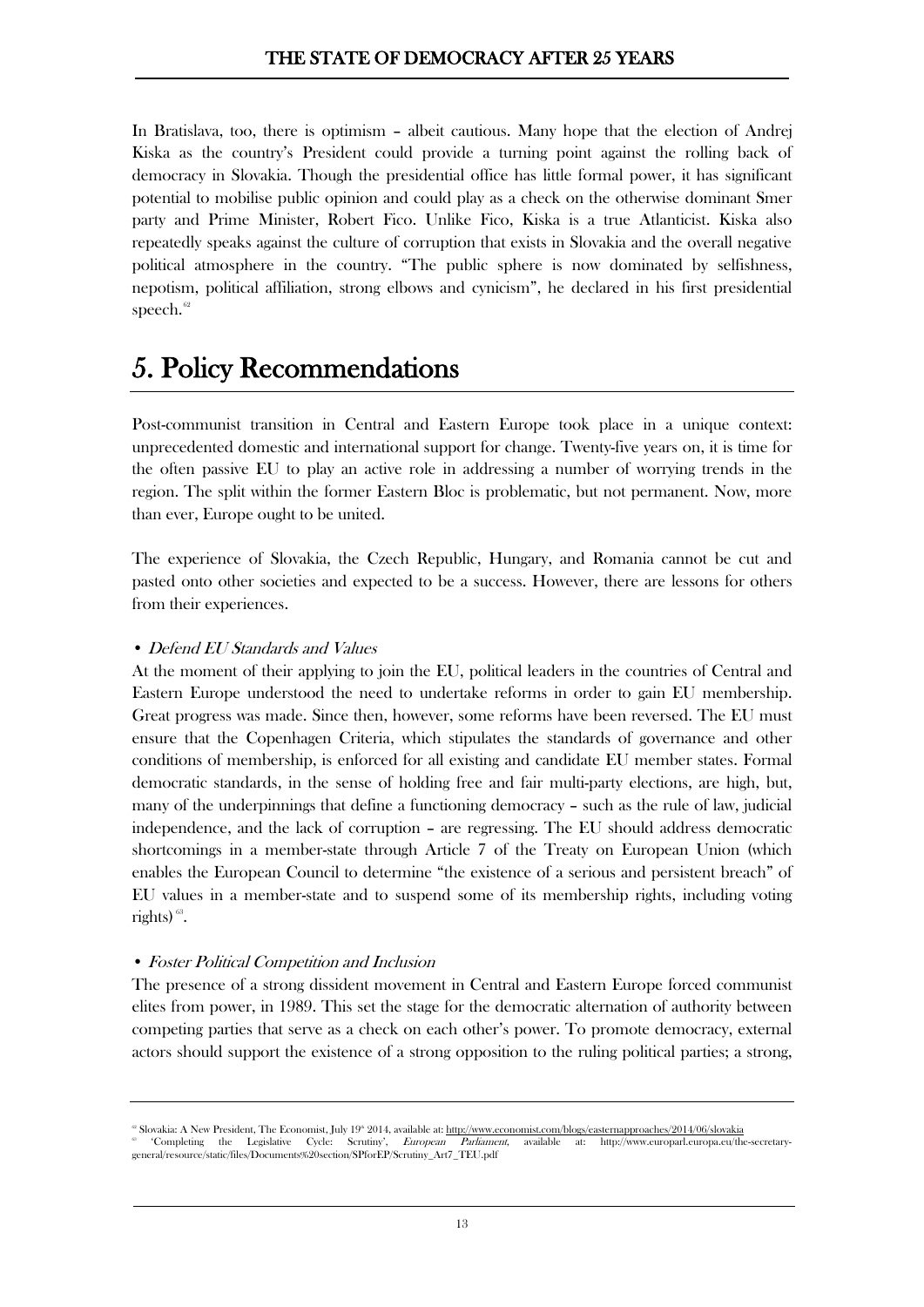critical opposition provides for political competition and is key to determining the quality of democracy.

#### • Encourage Dialogue between North and South

It is in the EU's interest to bridge the splits that have emerged in its eastern fringes. Now, more than ever, is it important for post-communist Europe to be united. Dialogue should be strongly encouraged by Brussels. The Visegrad Group  $(V4)$  – composed of Hungary, the Czech Republic, Slovakia, and Poland – was once an alliance formed for the purpose of furthering European integration, as well as advancing economic and energy co-operation with one another. When the four countries joined the EU, in 2004, the group was an effective bloc that brought fresh ideas from eager post-communist transitions and provided an advantageous platform for four countries with a common vision for the future. Today, the weakening of the V4 is damaging for both the region and the EU as a whole. Brussels should encourage dialogue between, for instance, Warsaw and Prague; two capitals that have never been so far apart. Likewise, the links between Central Europe and the Baltic states should be repaired.

#### • Strengthen Rhetoric, to Overcome Euroscepticism

The EU should boost its political rhetoric and remind Central and Eastern Europe that the overwhelming majority of its trade lies with Brussels, not with Russia or China. Disillusionment with the EU in the region, just as in Western Europe, was a result of the global financial crisis that damaged living standards and led to centralised systems of governance. Now, too often, Hungary, the Czech Republic, Slovakia and Romania look eastwards for support. With the current crisis in Ukraine, Europe should do more to protect Central and Eastern European governments and businesses from falling into dependence on corrupt oligarchs and pressure from Putin's Russia.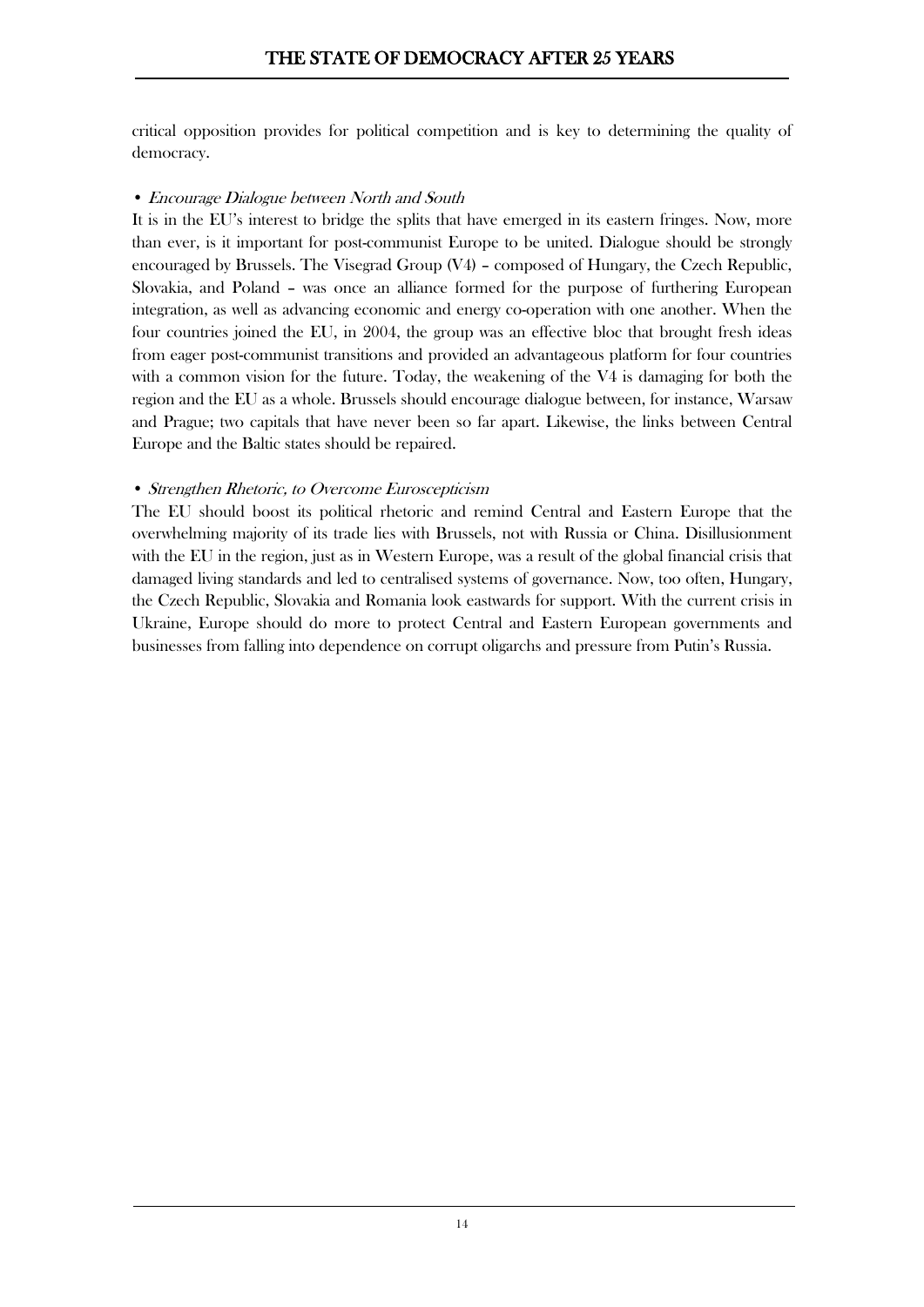### About the Authors

Ola Cichowlas is a British-Polish journalist covering Russia and Eastern Europe. She has written for British and American newspapers and magazines, including Foreign Policy, Politico and The Independent. Ola holds a MSc from the University of Edinburgh.

Dr Andrew Foxall is Director of the Russia Studies Centre at The Henry Jackson Society. His first book, Ethnic Relations in Post-Soviet Russia, was published by Routledge in October 2014. Andrew holds a DPhil from the University of Oxford.



#### About the Russia Studies Centre

The Russia Studies Centre is a research and advocacy unit operating within The Henry Jackson Society dedicated to analysing contemporary political developments and promoting human rights and political liberty in the Russian Federation.



### About The Henry Jackson Society

The Henry Jackson Society is a think tank and policy-shaping force that fights for the principles and alliances which keep societies free - working across borders and party lines to combat extremism, advance democracy and real human rights, and make a stand in an increasingly uncertain world.